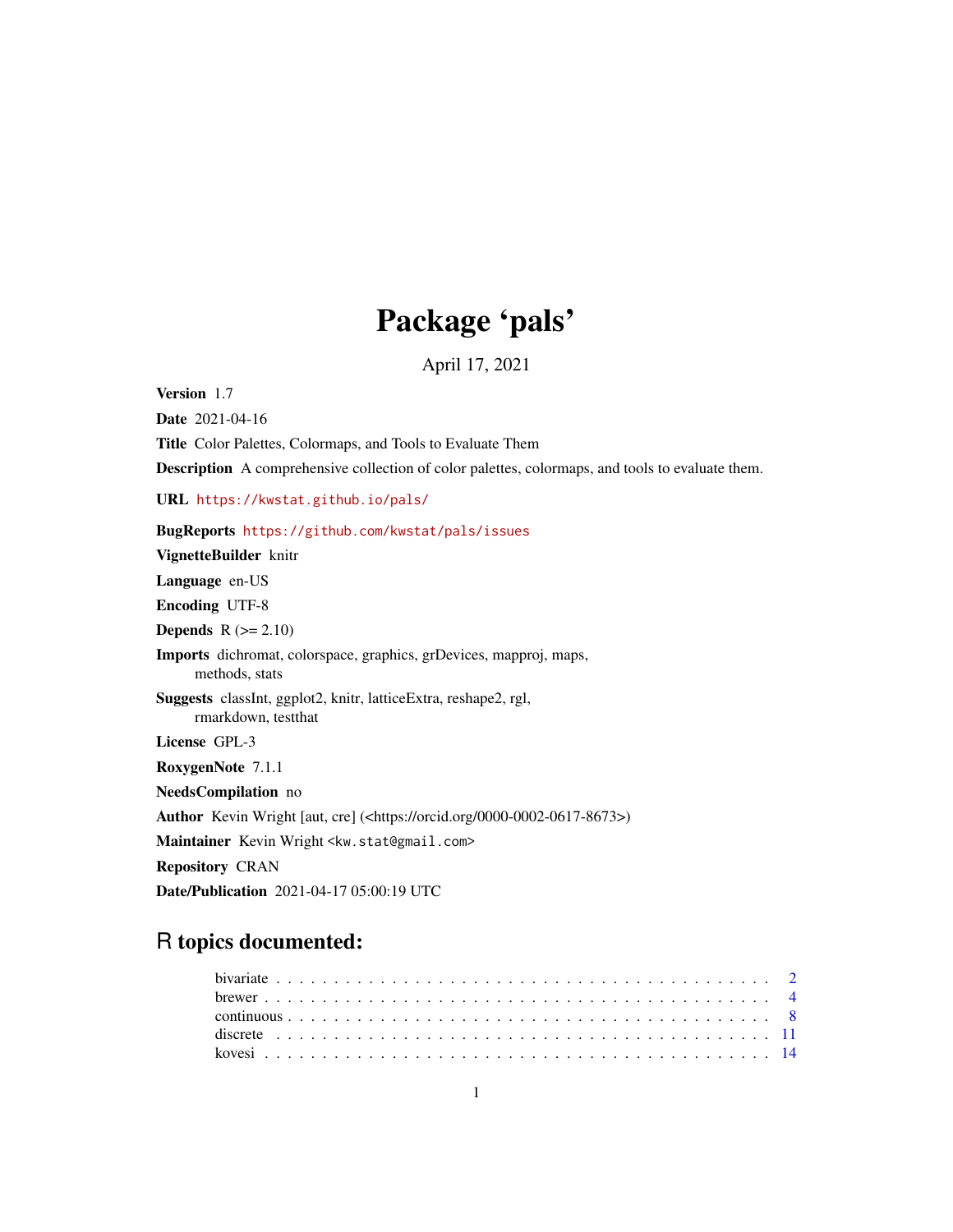<span id="page-1-0"></span>

| ocean     |  |  |  |  |  |  |  |  |  |  |  |  |  |  |  |  |  |  |  |     |
|-----------|--|--|--|--|--|--|--|--|--|--|--|--|--|--|--|--|--|--|--|-----|
| pal.bands |  |  |  |  |  |  |  |  |  |  |  |  |  |  |  |  |  |  |  | 21  |
|           |  |  |  |  |  |  |  |  |  |  |  |  |  |  |  |  |  |  |  |     |
|           |  |  |  |  |  |  |  |  |  |  |  |  |  |  |  |  |  |  |  |     |
|           |  |  |  |  |  |  |  |  |  |  |  |  |  |  |  |  |  |  |  |     |
|           |  |  |  |  |  |  |  |  |  |  |  |  |  |  |  |  |  |  |  |     |
|           |  |  |  |  |  |  |  |  |  |  |  |  |  |  |  |  |  |  |  |     |
|           |  |  |  |  |  |  |  |  |  |  |  |  |  |  |  |  |  |  |  |     |
|           |  |  |  |  |  |  |  |  |  |  |  |  |  |  |  |  |  |  |  |     |
|           |  |  |  |  |  |  |  |  |  |  |  |  |  |  |  |  |  |  |  |     |
|           |  |  |  |  |  |  |  |  |  |  |  |  |  |  |  |  |  |  |  |     |
|           |  |  |  |  |  |  |  |  |  |  |  |  |  |  |  |  |  |  |  |     |
|           |  |  |  |  |  |  |  |  |  |  |  |  |  |  |  |  |  |  |  | 33  |
|           |  |  |  |  |  |  |  |  |  |  |  |  |  |  |  |  |  |  |  |     |
|           |  |  |  |  |  |  |  |  |  |  |  |  |  |  |  |  |  |  |  | 35  |
|           |  |  |  |  |  |  |  |  |  |  |  |  |  |  |  |  |  |  |  |     |
|           |  |  |  |  |  |  |  |  |  |  |  |  |  |  |  |  |  |  |  | -37 |
|           |  |  |  |  |  |  |  |  |  |  |  |  |  |  |  |  |  |  |  |     |
|           |  |  |  |  |  |  |  |  |  |  |  |  |  |  |  |  |  |  |  | 39  |
|           |  |  |  |  |  |  |  |  |  |  |  |  |  |  |  |  |  |  |  | 40  |
|           |  |  |  |  |  |  |  |  |  |  |  |  |  |  |  |  |  |  |  |     |
|           |  |  |  |  |  |  |  |  |  |  |  |  |  |  |  |  |  |  |  | 41  |

bivariate *Bivariate palettes*

# Description

Color palettes designed for bivariate choropleth maps.

# Usage

```
arc.bluepink(n = 9)
```
brewer.qualbin( $n = 6$ )

```
brewer.divbin(n = 6)
```
brewer.divseq(n = 9)

brewer.qualseq(n = 9)

brewer.divdiv( $n = 9$ )

brewer.seqseq1(n = 9)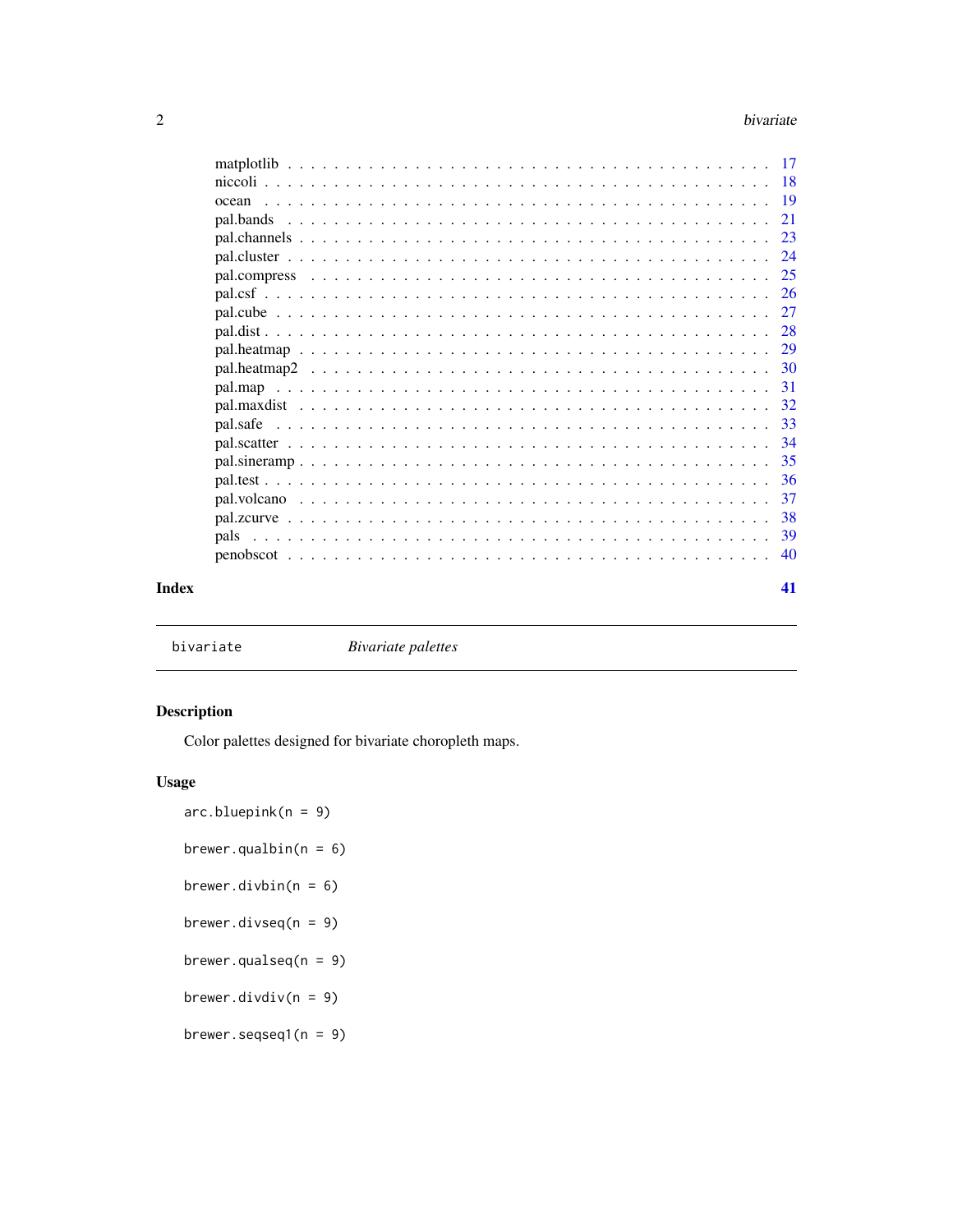#### bivariate 3 and 3 and 3 and 3 and 3 and 3 and 3 and 3 and 3 and 3 and 3 and 3 and 3 and 3 and 3 and 3 and 3 and 3 and 3 and 3 and 3 and 3 and 3 and 3 and 3 and 3 and 3 and 3 and 3 and 3 and 3 and 3 and 3 and 3 and 3 and 3

brewer.seqseq $2(n = 9)$ census.blueyellow(n = 9) tolochko.redblue(n = 9) stevens.pinkgreen(n = 9) stevens.bluered(n = 9) stevens.pinkblue(n = 9) stevens.greenblue(n = 9) stevens.purplegold(n = 9) vsup.viridis(n = 32) vsup.redblue(n = 32)

# Arguments

n Number of colors to return.

#### Details

In many of these palette names, the color in the upper left corner is given first, and the color in the lower right corner is given second.

The 'brewer.\*' palettes use 'bin' (binary), 'div' (diverging), 'qual' (qualitative), 'seq' (sequential) for the horizontal and vertical directions.

The 'arc.bluepink' palette uses white in the lower-left corner, which makes it difficult to see the difference between low values and missing data on maps.

The 'census.blueyellow' palette is slightly different, in that one direction uses lightness, and the other direction uses hue (yellow, green, blue).

The 'vsup.\*' palettes are Value-Suppressing Uncertainty Palettes.

We strongly recommend not using 'vsup.viridis', because the horizontal axis has changes in brightness, which are confounded with the changes in brightness in the vertical axis.

These palettes are all deliberately chosen to be discrete.

Bivariate color palettes can be difficult to use and interpret. Please be careful.

#### Value

A vector of colors as hex strings.

# Author(s)

Palette colors by various authors. R code by Kevin Wright.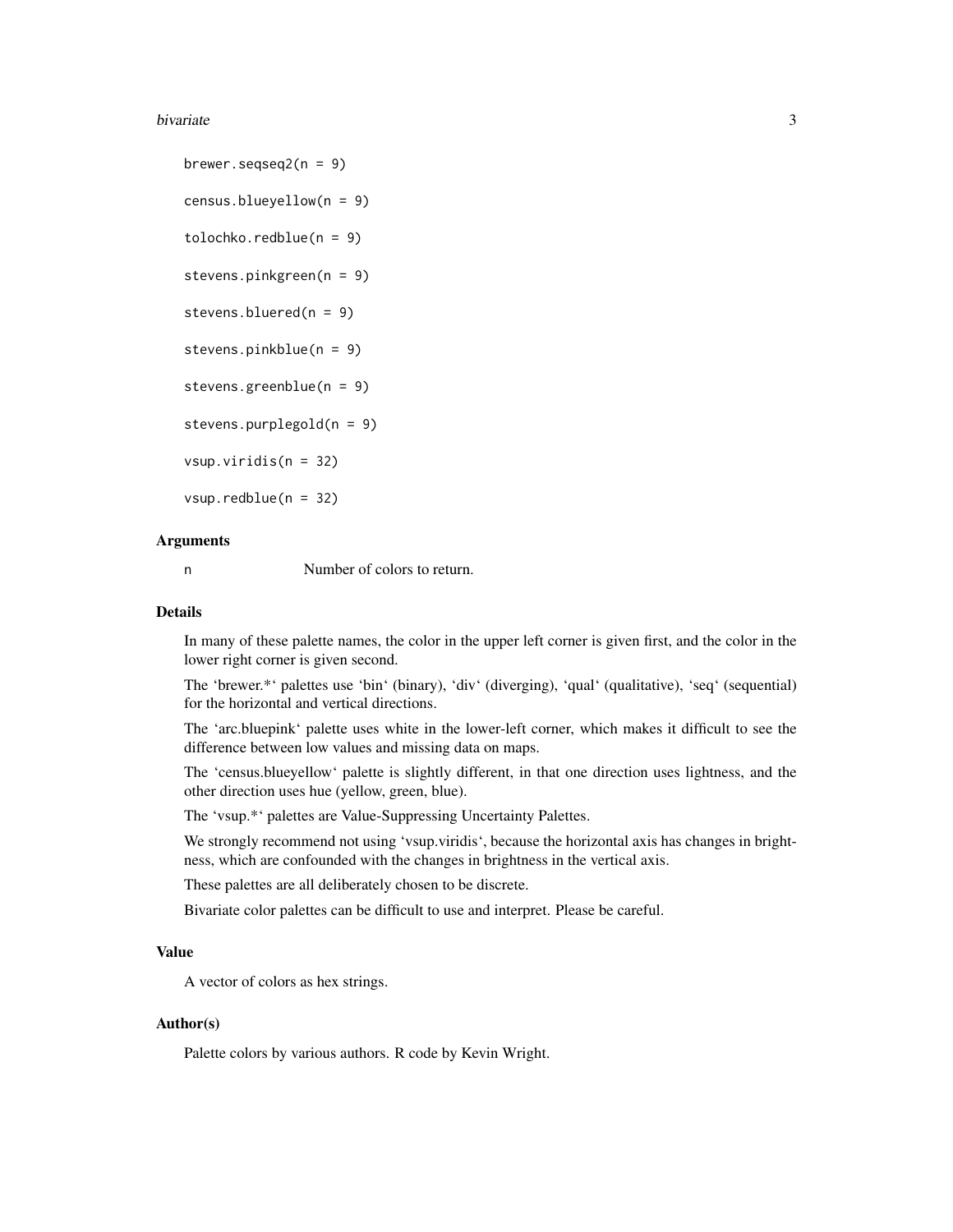#### <span id="page-3-0"></span>References

Joshua Stevens. http://www.joshuastevens.net/cartography/make-a-bivariate-choropleth-map/

Cindy Brewer. http://www.personal.psu.edu/cab38/ColorSch/Schemes.html

Michael Correll AND Dominik Moritz AND Jeffrey Heer. (2018). Value-Suppressing Uncertainty Palettes. https://github.com/uwdata/papers-vsup

Robin Tolochko. http://tolomaps.tumblr.com/post/131671267233/creating-a-bivariate-choroplethcolor-scheme

Aileen Buckley. https://www.slideshare.net/aileenbuckley/arc-gis-bivariate-mapping-tools-28903069 https://www.census.gov/population/www/cen2000/atlas/ Total Population, p. 4.

# Examples

```
bivcol <- function(pal, nx=3, ny=3){
  tit <- substitute(pal)
  if(is.function(pal)) pal <- pal()
  ncol <- length(pal)
  if(missing(nx)) nx <- sqrt(ncol)
  if(missing(ny)) ny <- nx
  image(matrix(1:ncol, nrow=ny), axes=FALSE, col=pal)
  mtext(tit)
}
op <- par(mfrow=c(4,4), mar=c(1,1,2,1))bivcol(arc.bluepink)
bivcol(brewer.divbin, nx=3)
bivcol(brewer.divdiv)
bivcol(brewer.divseq)
bivcol(brewer.qualbin, nx=3)
bivcol(brewer.qualseq)
bivcol(brewer.seqseq1)
bivcol(brewer.seqseq2)
bivcol(census.blueyellow)
bivcol(stevens.bluered)
bivcol(stevens.greenblue)
bivcol(stevens.pinkblue)
bivcol(stevens.pinkgreen)
bivcol(stevens.purplegold)
bivcol(tolochko.redblue)
bivcol(vsup.redblue, nx=8)
par(op)
```
brewer *ColorBrewer palettes*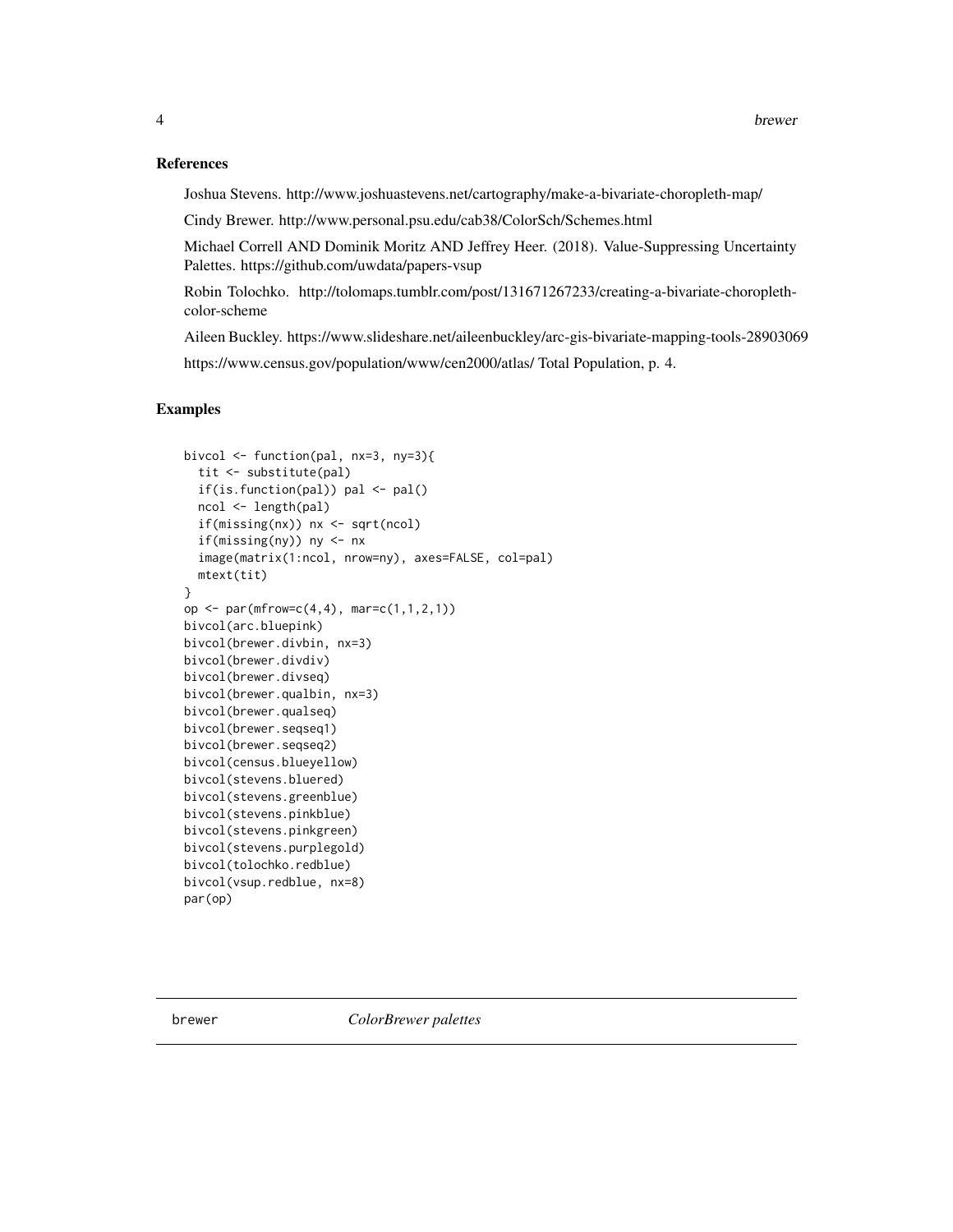#### brewer 5

# Description

These functions provide a unified access to the ColorBrewer palettes.

# Usage

- brewer.blues(n)
- brewer.bugn(n)
- brewer.bupu(n)
- brewer.gnbu(n)
- brewer.greens(n)
- brewer.greys(n)
- brewer.oranges(n)
- brewer.orrd(n)
- brewer.pubu(n)
- brewer.pubugn(n)
- brewer.purd(n)
- brewer.purples(n)
- brewer.rdpu(n)
- brewer.reds(n)
- brewer.ylgn(n)
- brewer.ylgnbu(n)
- brewer.ylorbr(n)
- brewer.ylorrd(n)
- brewer.brbg(n)
- brewer.piyg(n)
- brewer.prgn(n)
- brewer.puor(n)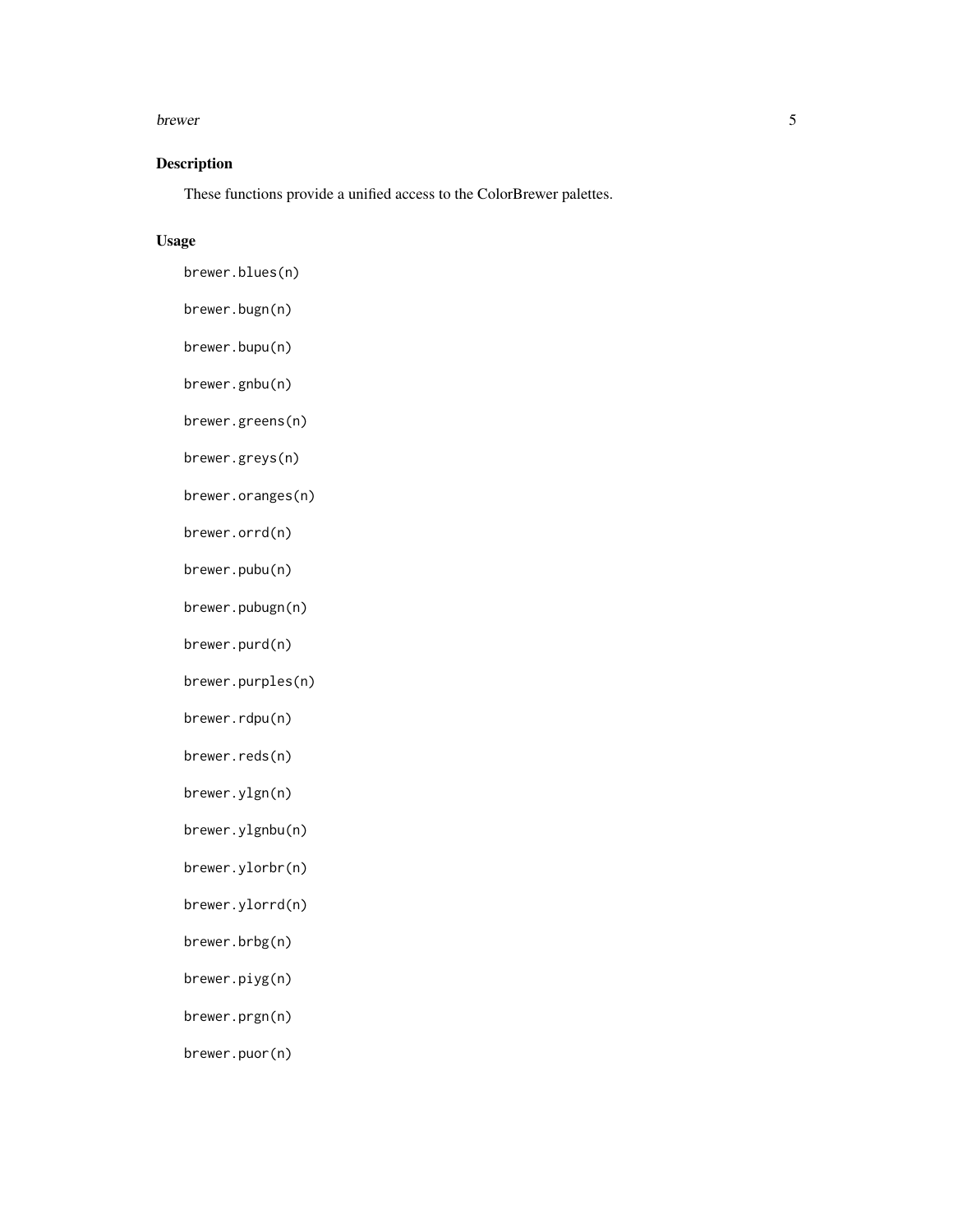**6** brewer and the set of the set of the set of the set of the set of the set of the set of the set of the set of the set of the set of the set of the set of the set of the set of the set of the set of the set of the set o

```
brewer.rdbu(n)
```
brewer.rdgy(n)

brewer.rdylbu(n)

brewer.rdylgn(n)

brewer.spectral(n)

brewer.accent(n)

brewer.dark2(n)

brewer.paired(n)

brewer.pastel1(n)

brewer.pastel2(n)

brewer.set1(n)

brewer.set2(n)

brewer.set3(n)

#### Arguments

n The number of colors to display for palette functions.

# Details

The palette names begin with 'brewer' to make it easier to use auto-completion.

# Value

A vector of colors.

# Examples

```
# Sequential
pal.bands(brewer.blues, brewer.bugn, brewer.bupu, brewer.gnbu, brewer.greens,
         brewer.greys, brewer.oranges, brewer.orrd, brewer.pubu, brewer.pubugn,
         brewer.purd, brewer.purples, brewer.rdpu, brewer.reds, brewer.ylgn,
         brewer.ylgnbu, brewer.ylorbr, brewer.ylorrd)
# Diverging
```
pal.bands(brewer.brbg, brewer.piyg, brewer.prgn, brewer.puor, brewer.rdbu,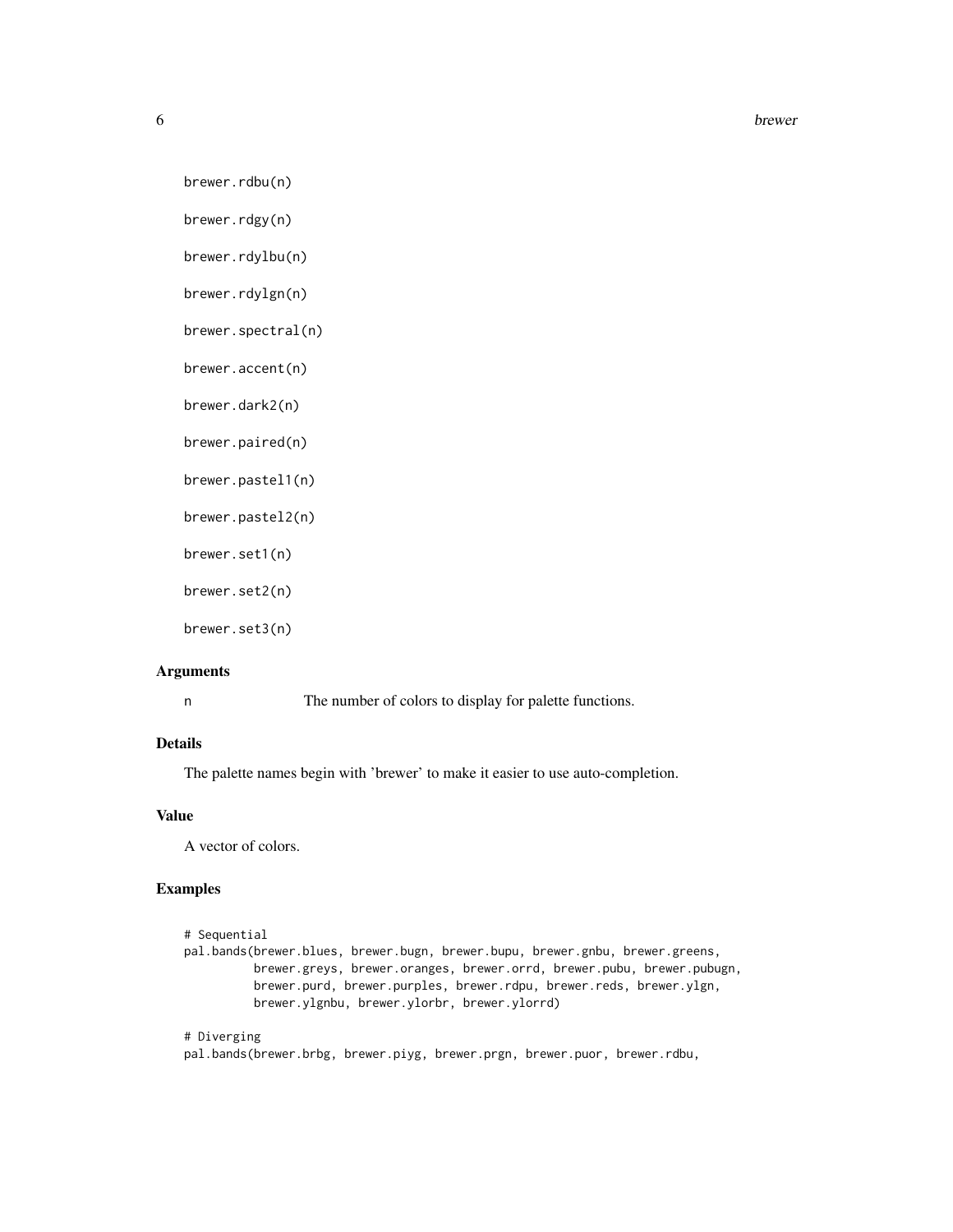#### brewer 7

```
brewer.rdgy, brewer.rdylbu, brewer.rdylgn, brewer.spectral)
# Qualtitative
pal.bands(brewer.accent(8), brewer.dark2(8), brewer.paired(12), brewer.pastel1(9),
          brewer.pastel2(8), brewer.set1(9), brewer.set2(8), brewer.set3(10),
          labels=c("brewer.accent", "brewer.dark2", "brewer.paired", "brewer.pastel1",
          "brewer.pastel2", "brewer.set1", "brewer.set2", "brewer.set3"))
## Not run:
# Sequential
pal.test(brewer.blues)
pal.test(brewer.bugn)
pal.test(brewer.bupu)
pal.test(brewer.gnbu)
pal.test(brewer.greens)
pal.test(brewer.greys)
pal.test(brewer.oranges)
pal.test(brewer.orrd)
pal.test(brewer.pubu) # good
pal.test(brewer.pubugn) # good
pal.test(brewer.purd)
pal.test(brewer.purples)
pal.test(brewer.rdpu)
pal.test(brewer.reds)
pal.test(brewer.ylgn)
pal.test(brewer.ylgnbu)
pal.test(brewer.ylorbr)
pal.test(brewer.ylorrd)
# Diverging, max n=11 colors
pal.test(brewer.brbg)
pal.test(brewer.piyg)
pal.test(brewer.prgn)
pal.test(brewer.puor)
pal.test(brewer.rdbu)
pal.test(brewer.rdgy)
pal.test(brewer.rdylbu)
pal.test(brewer.rdylgn)
pal.test(brewer.spectral)
# Qualtitative. These are weird...don't do this
pal.test(brewer.accent)
pal.test(brewer.dark2)
pal.test(brewer.paired)
pal.test(brewer.pastel1)
pal.test(brewer.pastel2)
pal.test(brewer.set1)
pal.test(brewer.set2)
pal.test(brewer.set3)
```

```
# Need to move these to 'tests'
pal.bands(brewer.accent(3), brewer.accent(4), brewer.accent(5), brewer.accent(6),
```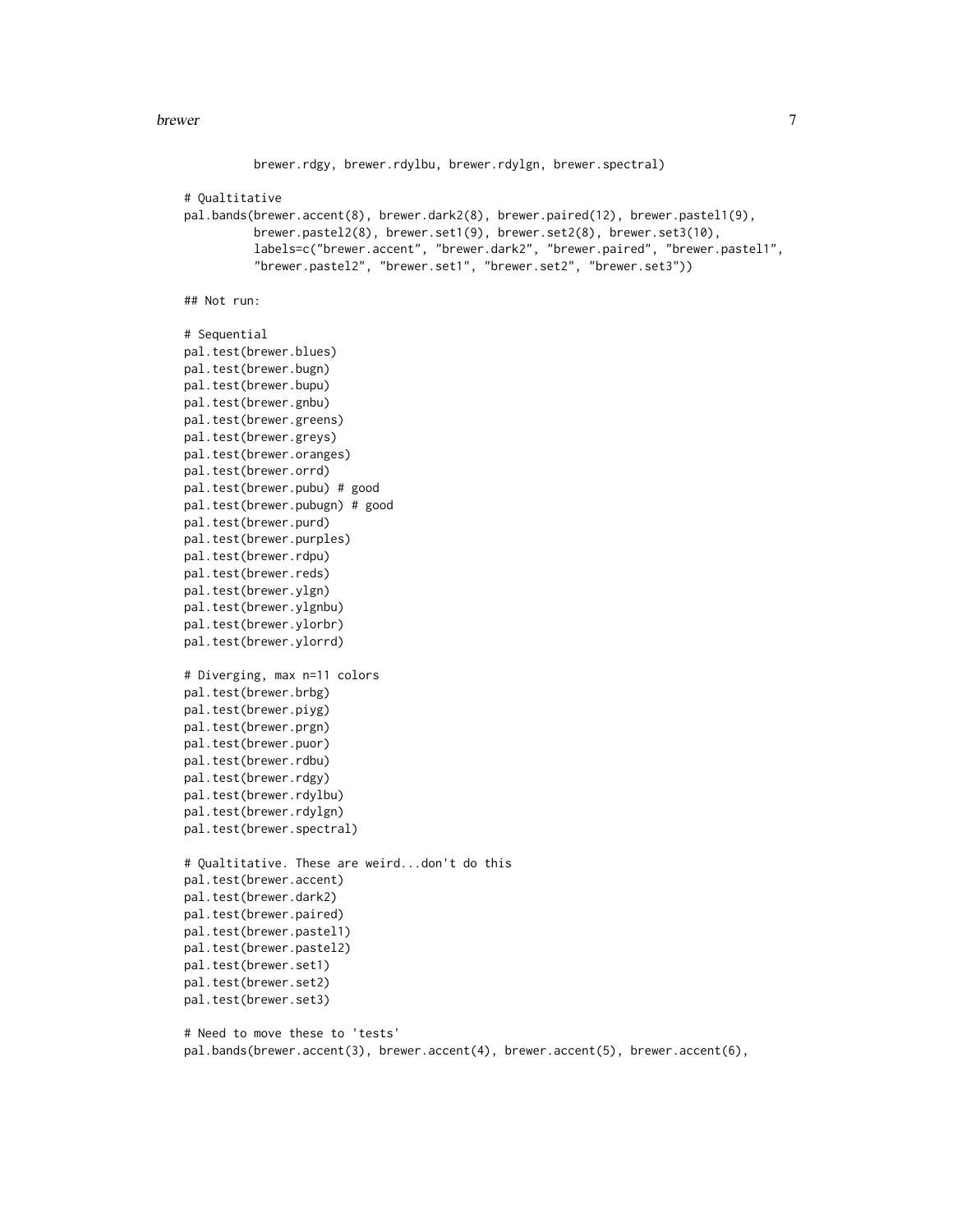#### <span id="page-7-0"></span>8 continuous continuous continuous continuous continuous continuous continuous continuous continuous continuous

```
brewer.accent(7), brewer.accent(8), brewer.accent(9), brewer.accent(10),
         brewer.accent(11), brewer.accent(12))
#brewer.purd(1) # Should err
#brewer.purd(2) # Should err
brewer.purd(3)
brewer.purd(9)
brewer.purd(25)
pal.bands(brewer.purd(3), brewer.purd(4), brewer.purd(5), brewer.purd(6),
         brewer.purd(7), brewer.purd(8), brewer.purd(9), brewer.purd(10),
         brewer.purd(11), brewer.purd(12), brewer.purd(13), brewer.purd(14),
         brewer.purd(15), brewer.purd(100))
```

```
## End(Not run)
```
continuous *Miscellaneous colormaps*

# Description

Colormaps designed for continuous data.

#### Usage

```
cubehelix(n = 25, start = 0.5, r = -1.5, hue = 1, gamma = 1)
gnuplot(n = 25, trim = 0.1)
tol.rainbow(n = 25, manual = TRUE)jet(n = 25)
parula(n = 25)turbo(n = 25)codwarm(n = 25)warmcool(n = 25)cividis(n = 25)
```
#### Arguments

| n     | Number of colors to return.        |
|-------|------------------------------------|
| start | Start angle (radians) of the helix |
| r     | Number of rotations of the helix   |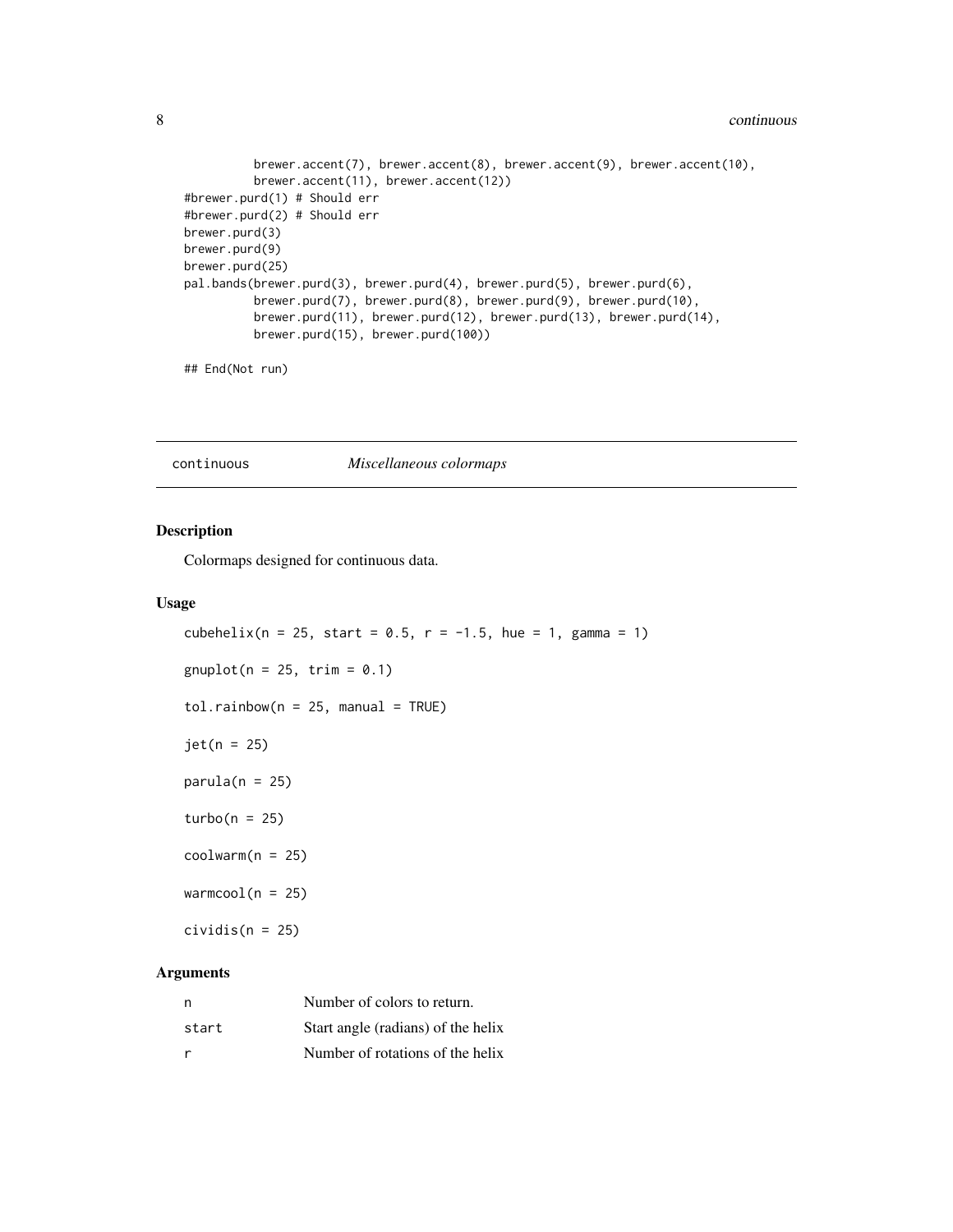#### continuous **9**

| hue    | Saturation of the colors, $0 =$ grayscale, $1 =$ fully saturated                           |
|--------|--------------------------------------------------------------------------------------------|
| gamma  | gamma < 1 emphasizes low intensity values, gamma > 1 emphasizes high inten-<br>sity values |
| trim   | Proportion of tail colors to trim, default 0.1                                             |
| manual | If TRUE, return manually-calibrated colors.                                                |

# Details

The coolwarm and 'warmcool' palette by Moreland (2009) is colorblind safe. The transition to and from gray is smooth, to reduce Mach banding.

The cubehelix palette is sometimes used in astronomy. Images using this palette will look monotonically increasing to both the human eye and when printed in black and white. This palette is named 'cubehelix' because the r,g,b values produced can be visualised as a squashed helix around the diagonal from black  $(0,0,0)$  to white  $(1,1,1)$  in the r,g,b color cube.

The gnuplot palette uses black-blue-pink-yellow colors. This palette looks good when printed in black and white. Identical to the sp::bpy.colors palette.

The jet palette should not be used and is only provided for historical interest. The code for this palette comes from the example section of colorRampPalette. The 'jet' palette gained popularity as the default colormap in older versions of Matlab. Because of the unevenness of the gradient, jet will exaggerate some features of the data and minimize other features.

The parula palette here is similar to the default Matlab palette. Specific colors were adapted from the BIDS/colormap package.

The tol.rainbow palette by Tol (2012) is a dark rainbow palette from purple to red which works much better than standard rainbow palettes for colorblind people. If  $1 \le n \le 13$ , manually-chosen equidistant rainbow colors are used, where distances are defined by the CIEDE2000 color difference. If  $14 \le n \le 21$ , manually-chosen triplets of colours are used. If  $n > 21$  or if manual=FALSE, the palette computes the colors according to Equation 3 of Tol (2012).

The cividis palette by Jamie R. Nuñez, Christopher R. Anderton, Ryan S. Renslow, is a variation of viridis that is less colorful.

The turbo palette by Mikhailov, is similar to jet, but avoids the artificial color banding that plagues jet. See also tol.rainbow.

#### Value

A vector of colors.

#### Author(s)

Palette colors by various authors. R code by Kevin Wright.

#### References

Dave A. Green. (2011). A colour scheme for the display of astronomical intensity images. Bull. Astr. Soc. India, 39, 289-295. http://arxiv.org/abs/1108.5083 http://www.mrao.cam.ac.uk/~dag/CUBEHELIX/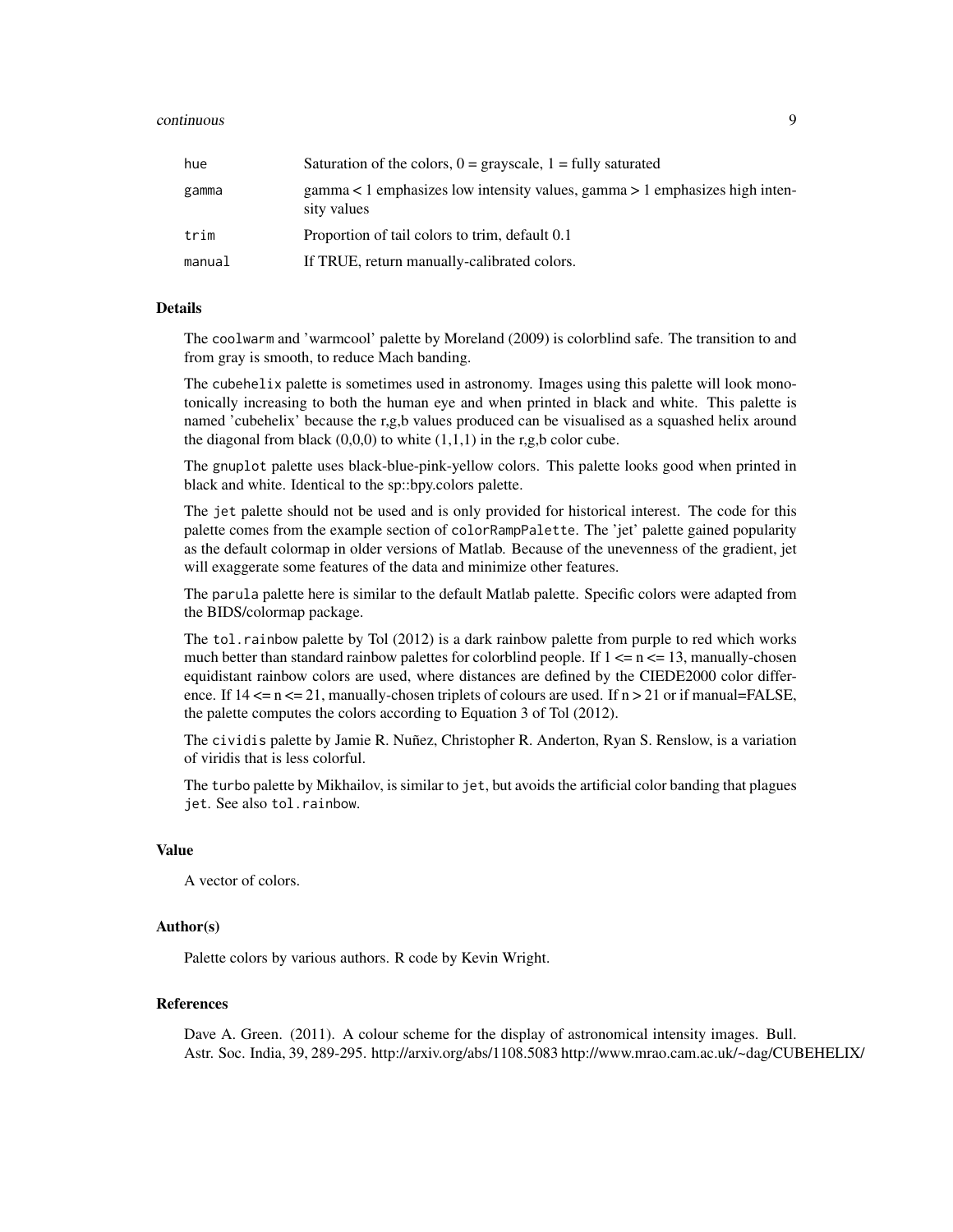#### 10 continuous continuous continuous continuous continuous continuous continuous continuous continuous continuous continuous continuous continuous continuous continuous continuous continuous continuous continuous continuous

Kenneth Moreland. (2009). Diverging Color Maps for Scientific Visualization. Proceedings of the 5th International Symposium on Visual Computing. http://www.kennethmoreland.com/color-maps/ http://dx.doi.org/10.1007/978-3-642-10520-3\_9

Paul Tol (2012). Color Schemes. SRON technical note, SRON/EPS/TN/09-002. https://personal.sron.nl/~pault/

My Favorite Colormap. (gnuplot) https://web.archive.org/web/20040119000943/http://www.ihe.unikarlsruhe.de/mitarbeiter/vonhagen/palette.en.html

MathWorks documentation. http://www.mathworks.com/help/matlab/ref/colormap.html

BIDS/colormap. https://github.com/BIDS/colormap/blob/master/parula.py

Jamie R. Nuñez, Christopher R. Anderton, Ryan S. Renslow (2017). An optimized colormap for the scientific community. https://arxiv.org/abs/1712.01662

Anton Mikhailov, Turbo, An Improved Rainbow Colormap for Visualization (2019). https://ai.googleblog.com/2019/08/turboimproved-rainbow-colormap-for.html

#### Examples

pal.bands(coolwarm, cubehelix, gnuplot, parula, cividis, jet, turbo, tol.rainbow)

```
if(FALSE){
```

```
# ----- coolwarm -----
pal.test(coolwarm) # Minimal mach banding
# Note the mach banding gray line in the following:
# pal.volcano(colorRampPalette(c("#3B4CC0", "lightgray", "#B40426")))
# ----- cubehelix -----
# Full range of colors. Pink is overwhelming. Not the best choice.
pal.test(cubehelix)
# Mostly blues/greens. Dark areas severely too black.
# Similar, but more saturated. See: http://inversed.ru/Blog_2.htm
pal.volcano(function(n) cubehelix(n, start=.25, r=-.67, hue=1.5))
# Dark colors totally lose structure of the volcano peak.
op <- par(mfrow=c(2,2), mar=c(2,2,2,2))
image(volcano, col = cubehelix(51), asp = 1, axes=0, main="cubehelix")
image(volcano, col = cubehelix(51, start=.25, r=-.67, hue=1.5), asp = 1, axes=0, main="cubehelix")
image(volcano, col = rev(cubehelix(51)), asp = 1, axes=0, main="cubehelix")
image(volcano, col = rev(cubehelix(51, start=.25, r=-.67, hue=1.5)),asp = 1, axes=0, main="cubehelix")
par(op)
# ----- gnuplot -----
pal.test(gnuplot)
# ----- jet -----
# pal.volcano(jet)
pal.test(jet)
# ----- parula -----
```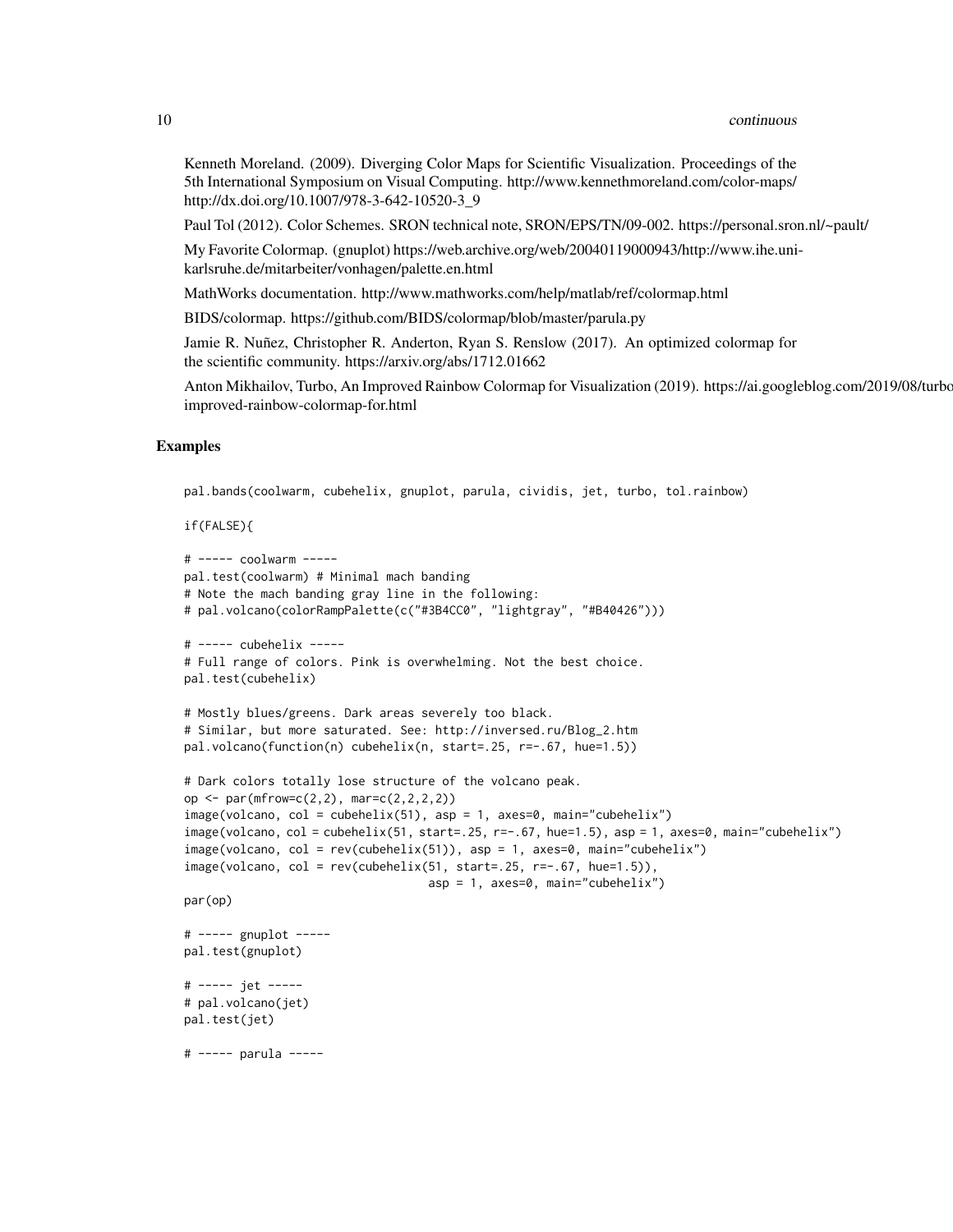#### <span id="page-10-0"></span>discrete the contract of the contract of the contract of the contract of the contract of the contract of the contract of the contract of the contract of the contract of the contract of the contract of the contract of the c

```
# pal.volcano(parula)
pal.test(parula)
# ----- tol.rainbow -----
# pal.volcano(tol.rainbow)
pal.test(tol.rainbow)
}
# ----- cividis -----
# pal.volcano(cividis)
pal.test(cividis)
```
# Description

Color palettes designed for discrete, categorical data with a small number of categories.

#### Usage

```
alphabet(n = 26)
alphabet2(n = 26)cols25(n = 25)glasbey(n = 32)
kelly(n = 22)polychrome(n = 36)
stepped(n = 24)
stepped2(n = 20)stepped3(n = 20)okabe(n = 8)tableau20(n = 20)tol(n = 12)tol.groundcover(n = 14)
```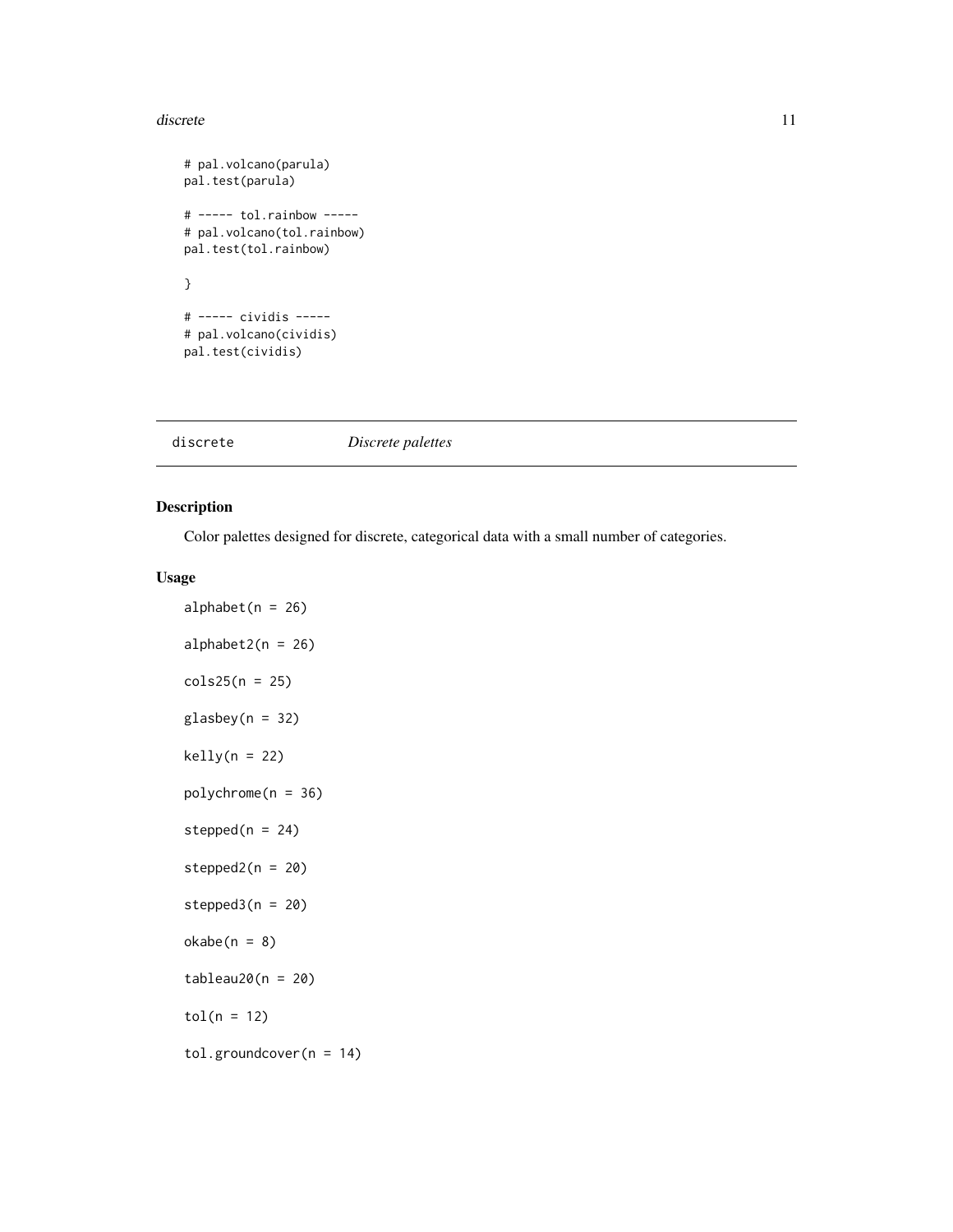12 discrete

```
watlington(n = 16)
```
#### Arguments

n Number of colors to return.

#### Details

The alphabet palette has 26 distinguishable colors that have logical names starting with the English alphabet letters A, B, ... Z. This palette is based on the work by Green-Armytage (2010), but uses the names 'orange' instead of 'orpiment', and 'magenta' instead of 'mallow'.

The alphabet2 palette uses a similar idea with slightly different colors and slightly different names. This palette comes from the Polychrome package, generated with the createPalette function and then manually arranged and named.

The cols25 palette was created experimentally by Wright (unpublished) to create a set of colors that are distinct.

The glasbey palette by Glasbey et al (2007) has 32 colors that are maximally distinct. Glasbey has 'white' as the second color, but in this version of the palette, the color 'white' is moved to the end, and is actually light-gray, #F2F3F4.

The kelly palette of 22 colors maximize the contrast between colors in a set if the colors are chosen in sequential order. Kelly paid attention to the needs of people with color blindness. The first nine colors work well for such people and people with normal vision. Kelly did not provide RGB color values, and the paper was in black-and-white. A color image of the Kelly palette can be found in Green-Armytage (2010). The color 'white' has been re-defined as light-gray, #F2F3F4. Commentary: We think the kelly palette has an over-abundance of orange-ish colors, the purples are not very distinct, color 22 (olive green) is almost identical to color 2 (black), etc.

The okabe palette was design to be (1) clear for both colorblind and non-colorblind people, (2) vividly colored, and (3) good for screen and printed. The color-blind simulation tools in R suggest this palette is not as useful as hoped.

The polychrome palette is also from the Polychrome package. Colors were given a name from the ISCC-NBS standard.

The stepped palette has 24 colors (5 hues, 4 levels within each hue, plus 4 shades of gray) that is useful for showing varying levels within categories. Inspired by (http://geog.uoregon.edu/datagraphics/color\_scales.htm), but in order to better separate these colors in RGB space, red hue 0 was moved to hue 350, green hue 80 moved to hue 90. The number of colors within each hue was reduced from 5 to 4, and gray shades were added.

stepped2 and stepped3 are from the 'vega' package https://github.com/vega/vega/wiki/Scales.

The tableau20 palette has 10 pairs of dark/light colors that are used by the Tableau software.

The tol palette has 12 colors by Paul Tol.

The watlington palette has 16 colors. The color 'white' has been re-defined as light-gray, #F2F3F4.

#### Value

A vector of colors as hex strings.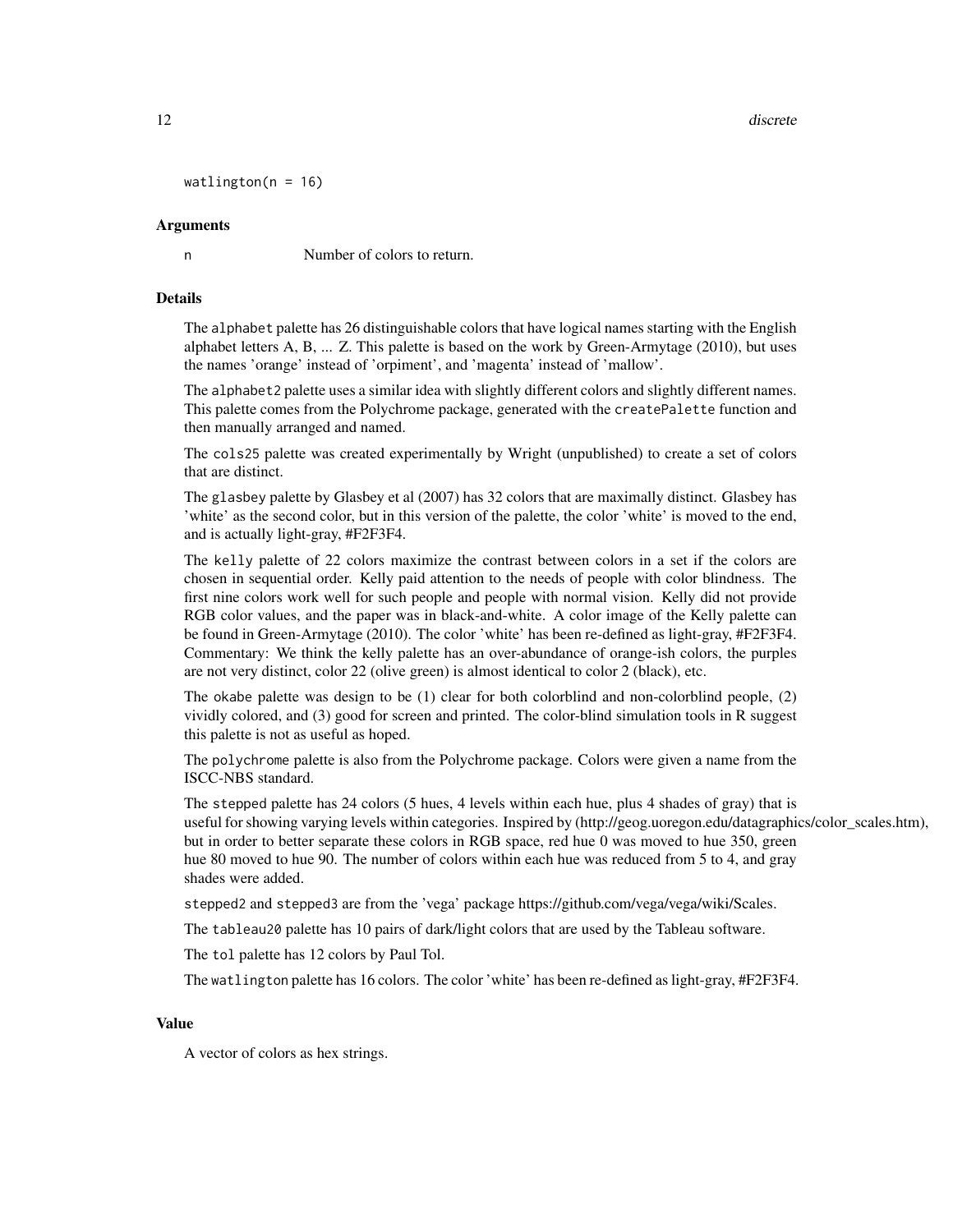#### discrete the contract of the contract of the contract of the contract of the contract of the contract of the contract of the contract of the contract of the contract of the contract of the contract of the contract of the c

#### Author(s)

Palette colors by various authors. R code by Kevin Wright.

#### References

Robert M. Boynton. (1989) Eleven Colors That Are Almost Never Confused. Proc. SPIE 1077, *Human Vision, Visual Processing, and Digital Display*, 322-332. http://doi.org/10.1117/12.952730

Kevin R. Coombes (2016). Polychrome. https://rdrr.io/rforge/Polychrome/man/alphabet.html

Chris Glasbey, Gerie van der Heijden, Vivian F. K. Toh, Alision Gray (2007). Colour Displays for Categorical Images. *Color Research and Application*, 32, 304-309. http://doi.org/10.1002/col.20327

P. Green-Armytage (2010): A Colour Alphabet and the Limits of Colour Coding. *Colour: Design & Creativity* (5) (2010): 10, 1-23. www.aic-color.org/journal/v5/jaic\_v5\_06.pdf

K. Kelly (1965): Twenty-two colors of maximum contrast. *Color Eng.*, 3(6), 1965. http://www.iscc.org/pdf/PC54\_1724\_001.

Masataka Okabe and Kei Ito (2002). Color Universal Design (CUD) - How to make figures and presentations that are friendly to Colorblind people. http://jfly.iam.u-tokyo.ac.jp/color/

Paul Tol (2012). Color Schemes. SRON technical note, SRON/EPS/TN/09-002. https://personal.sron.nl/~pault/

John Watlington. An Optimum 16 Color Palette. http://alumni.media.mit.edu/~wad/color/palette.html

Color Schemes Appropriate for Scientific Data Graphics http://geog.uoregon.edu/datagraphics/color\_scales.htm

```
pal.bands(alphabet, alphabet2, cols25, glasbey, kelly, okabe, polychrome,
 tableau20, tol, watlington)
pal.bands(stepped, stepped2, stepped3)
pal.bands(tol.groundcover)
## Not run:
alphabet()
alphabet()["jade"]
pal.bands(alphabet,n=26)
pal.heatmap(alphabet)
# pal.cube(alphabet)
pal.heatmap(alphabet2)
pal.heatmap(cols25)
pal.heatmap(glasbey())
# pal.cube(glasbey, n=32) # Blues are close together
pal.heatmap(kelly()) # too many orange/pink colors
pal.safe(okabe()) # not great
pal.heatmap(polychrome)
pal.heatmap(stepped, n=24)
```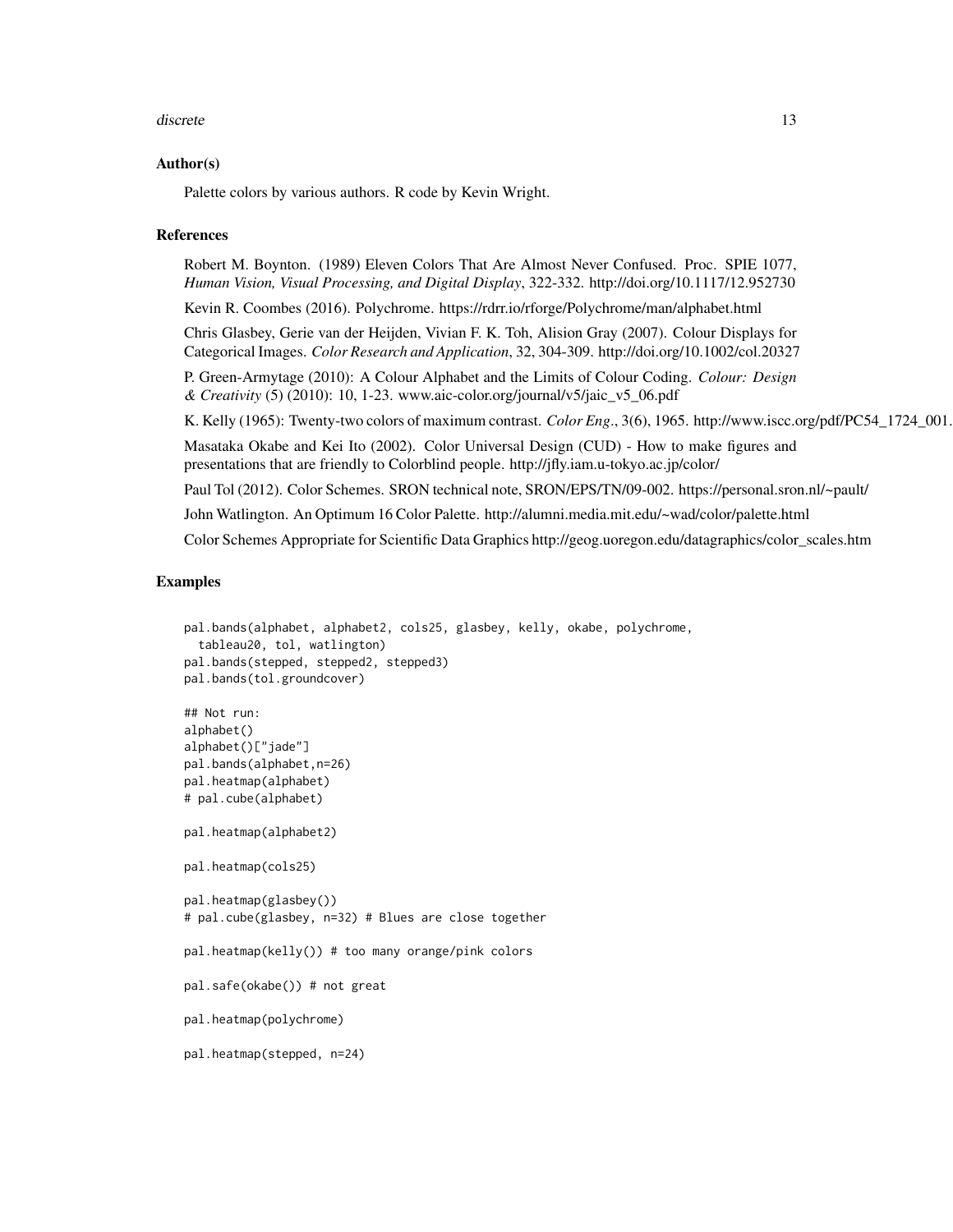#### <span id="page-13-0"></span>14 kovesi

```
pal.heatmap(stepped2, n=20)
pal.heatmap(stepped3, n=20)
pal.heatmap(tol, 12)
pal.heatmap(watlington(16))
## End(Not run)
```
#### kovesi *Peter Kovesi's perceptually uniform colormaps*

# Description

Peter Kovesi's perceptually uniform colormaps

# Usage

```
kovesi.cyclic_grey_15_85_c0(n)
```
kovesi.cyclic\_grey\_15\_85\_c0\_s25(n)

kovesi.cyclic\_mrybm\_35\_75\_c68(n)

kovesi.cyclic\_mrybm\_35\_75\_c68\_s25(n)

kovesi.cyclic\_mygbm\_30\_95\_c78(n)

kovesi.cyclic\_mygbm\_30\_95\_c78\_s25(n)

kovesi.cyclic\_wrwbw\_40\_90\_c42(n)

kovesi.cyclic\_wrwbw\_40\_90\_c42\_s25(n)

kovesi.diverging\_isoluminant\_cjm\_75\_c23(n)

kovesi.diverging\_isoluminant\_cjm\_75\_c24(n)

kovesi.diverging\_isoluminant\_cjo\_70\_c25(n)

kovesi.diverging\_linear\_bjr\_30\_55\_c53(n)

kovesi.diverging\_linear\_bjy\_30\_90\_c45(n)

kovesi.diverging\_rainbow\_bgymr\_45\_85\_c67(n)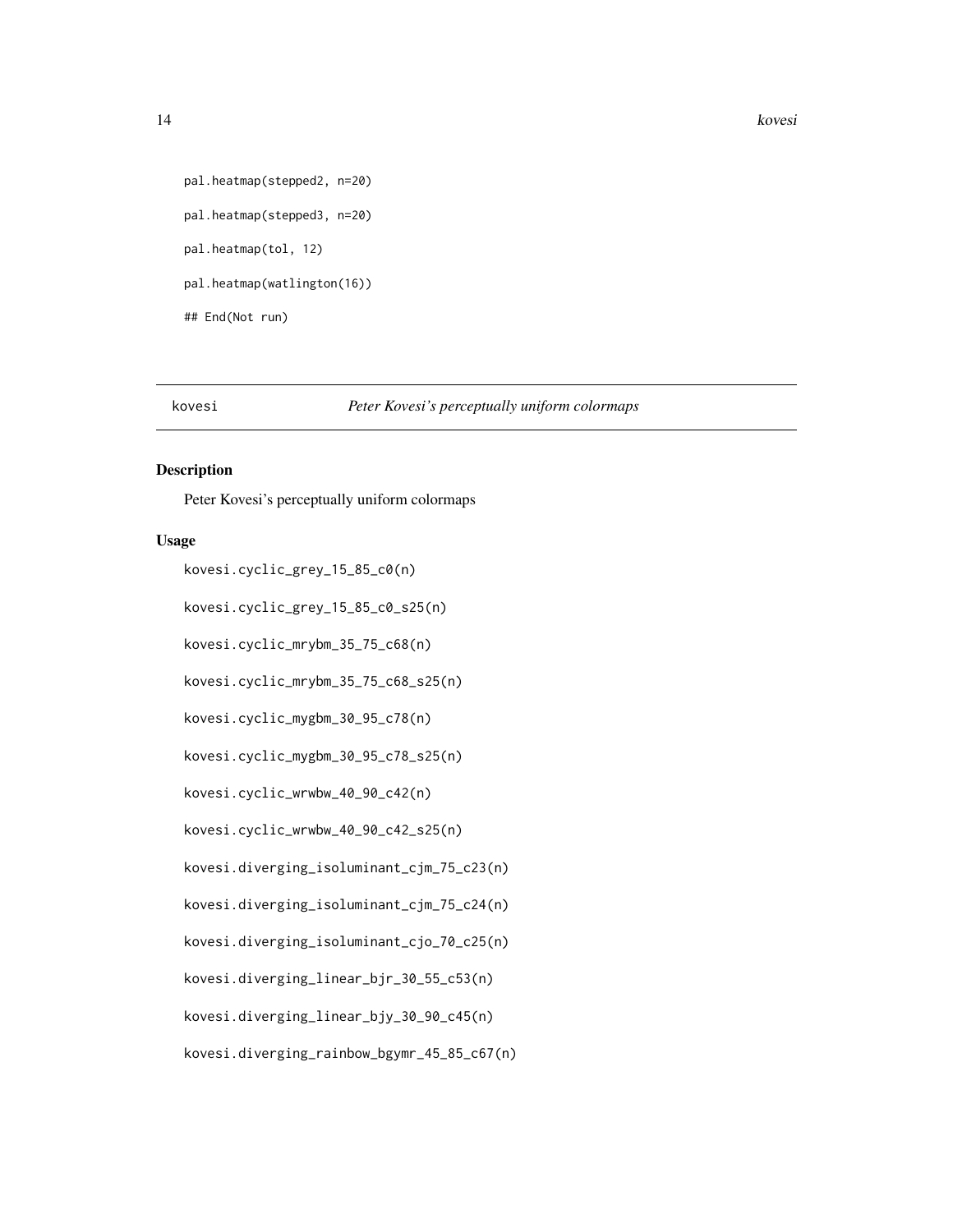#### kovesi komunistise komunistise komunistise komunistise komunistise komunistise komunistise komunistise komunistise komunistise komunistise komunistise komunistise komunistise komunistise komunistise komunistise komunistise

- kovesi.diverging\_bkr\_55\_10\_c35(n)
- kovesi.diverging\_bky\_60\_10\_c30(n)
- kovesi.diverging\_bwr\_40\_95\_c42(n)
- kovesi.diverging\_bwr\_55\_98\_c37(n)
- kovesi.diverging\_cwm\_80\_100\_c22(n)
- kovesi.diverging\_gkr\_60\_10\_c40(n)
- kovesi.diverging\_gwr\_55\_95\_c38(n)
- kovesi.diverging\_gwv\_55\_95\_c39(n)
- kovesi.isoluminant\_cgo\_70\_c39(n)
- kovesi.isoluminant\_cgo\_80\_c38(n)
- kovesi.isoluminant\_cm\_70\_c39(n)
- kovesi.linear\_bgy\_10\_95\_c74(n)
- kovesi.linear\_bgyw\_15\_100\_c67(n)
- kovesi.linear\_bgyw\_15\_100\_c68(n)
- kovesi.linear\_blue\_5\_95\_c73(n)
- kovesi.linear\_blue\_95\_50\_c20(n)
- kovesi.linear\_bmw\_5\_95\_c86(n)
- kovesi.linear\_bmw\_5\_95\_c89(n)
- kovesi.linear\_bmy\_10\_95\_c71(n)
- kovesi.linear\_bmy\_10\_95\_c78(n)
- kovesi.linear\_gow\_60\_85\_c27(n)
- kovesi.linear\_gow\_65\_90\_c35(n)
- kovesi.linear\_green\_5\_95\_c69(n)
- kovesi.linear\_grey\_0\_100\_c0(n)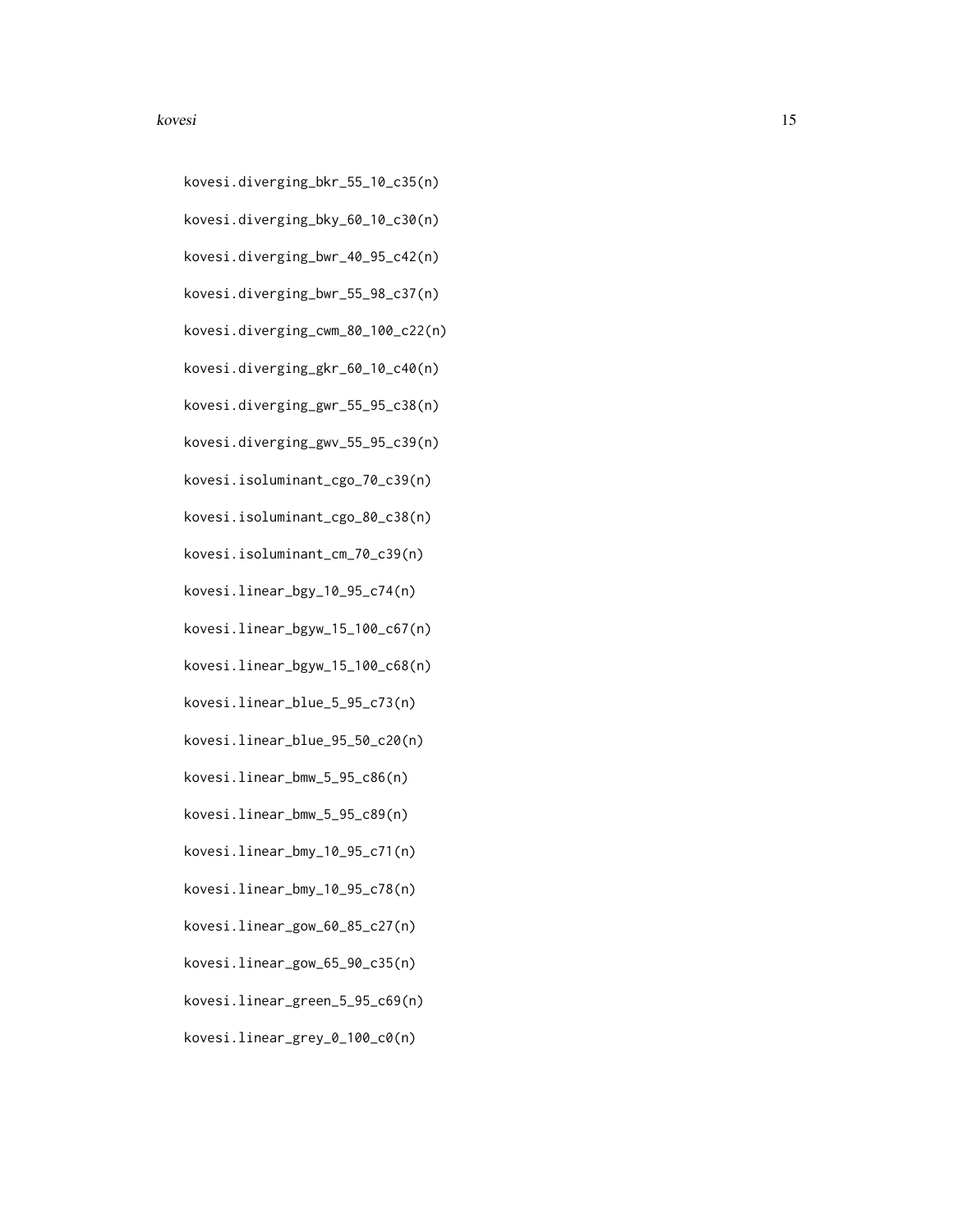16 kovesi kovesi kovesi kovesi kovesi kovesi kovesi kovesi kovesi kovesi kovesi kovesi kovesi kovesi kovesi ko

```
kovesi.linear_grey_10_95_c0(n)
```
kovesi.linear\_kry\_5\_95\_c72(n)

kovesi.linear\_kry\_5\_98\_c75(n)

kovesi.linear\_kryw\_5\_100\_c64(n)

kovesi.linear\_kryw\_5\_100\_c67(n)

kovesi.linear\_ternary\_blue\_0\_44\_c57(n)

kovesi.linear\_ternary\_green\_0\_46\_c42(n)

kovesi.linear\_ternary\_red\_0\_50\_c52(n)

kovesi.rainbow\_bgyr\_35\_85\_c72(n)

kovesi.rainbow(n)

kovesi.rainbow\_bgyr\_35\_85\_c73(n)

kovesi.rainbow\_bgyrm\_35\_85\_c69(n)

kovesi.rainbow\_bgyrm\_35\_85\_c71(n)

#### **Arguments**

n The number of colors to display for palette functions.

#### Details

All colormaps are named using Peter Kovesi's naming scheme: <category>\_<huesequence>\_<lightnessrange>\_c<meanchroma Note: kovesi.rainbow is another name for rainbow\_bgyr\_35\_85\_c72.

# Value

A vector of colors.

# Author(s)

Colormaps by Peter Kovesi. R code by Kevin Wright.

# References

Peter Kovesi (2016). CET Perceptually Uniform Colour Maps. http://peterkovesi.com/projects/colourmaps/ Peter Kovesi (2015). Good Colour Maps: How to Design Them. Arxiv. https://arxiv.org/abs/1509.03700 https://bokeh.github.io/colorcet/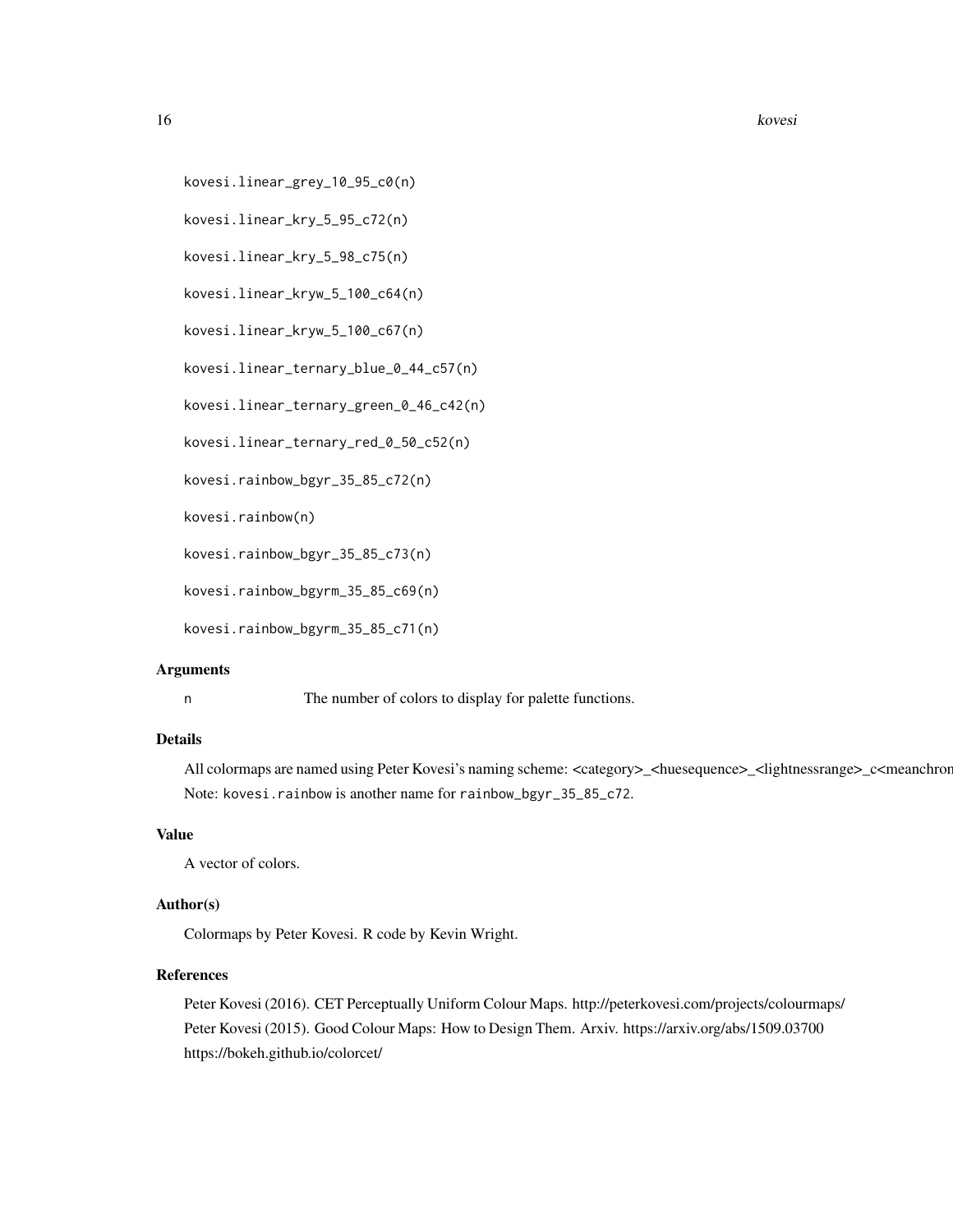#### <span id="page-16-0"></span>matplotlib 17

#### Examples

```
if(FALSE){
pal.bands(kovesi.cyclic_grey_15_85_c0, kovesi.cyclic_grey_15_85_c0_s25,
kovesi.cyclic_mrybm_35_75_c68, kovesi.cyclic_mrybm_35_75_c68_s25,
kovesi.cyclic_mygbm_30_95_c78, kovesi.cyclic_mygbm_30_95_c78_s25,
kovesi.cyclic_wrwbw_40_90_c42, kovesi.cyclic_wrwbw_40_90_c42_s25,
kovesi.diverging_isoluminant_cjm_75_c23, kovesi.diverging_isoluminant_cjm_75_c24,
kovesi.diverging_isoluminant_cjo_70_c25, kovesi.diverging_linear_bjr_30_55_c53,
kovesi.diverging_linear_bjy_30_90_c45, kovesi.diverging_rainbow_bgymr_45_85_c67,
kovesi.diverging_bkr_55_10_c35, kovesi.diverging_bky_60_10_c30,
kovesi.diverging_bwr_40_95_c42, kovesi.diverging_bwr_55_98_c37,
kovesi.diverging_cwm_80_100_c22, kovesi.diverging_gkr_60_10_c40,
kovesi.diverging_gwr_55_95_c38, kovesi.diverging_gwv_55_95_c39,
kovesi.isoluminant_cgo_70_c39, kovesi.isoluminant_cgo_80_c38,
kovesi.isoluminant_cm_70_c39, kovesi.linear_bgy_10_95_c74,
kovesi.linear_bgyw_15_100_c67, kovesi.linear_bgyw_15_100_c68,
kovesi.linear_blue_5_95_c73, kovesi.linear_blue_95_50_c20,
kovesi.linear_bmw_5_95_c86, kovesi.linear_bmw_5_95_c89,
kovesi.linear_bmy_10_95_c71, kovesi.linear_bmy_10_95_c78,
kovesi.linear_gow_60_85_c27, kovesi.linear_gow_65_90_c35,
kovesi.linear_green_5_95_c69, kovesi.linear_grey_0_100_c0,
kovesi.linear_grey_10_95_c0, kovesi.linear_kry_5_95_c72,
kovesi.linear_kry_5_98_c75, kovesi.linear_kryw_5_100_c64,
kovesi.linear_kryw_5_100_c67, kovesi.linear_ternary_blue_0_44_c57,
kovesi.linear_ternary_green_0_46_c42, kovesi.linear_ternary_red_0_50_c52,
kovesi.rainbow_bgyr_35_85_c72, kovesi.rainbow_bgyr_35_85_c73,
kovesi.rainbow_bgyrm_35_85_c69, kovesi.rainbow_bgyrm_35_85_c71)
}
```
matplotlib *Matplotlib colormaps*

#### Description

Viridis family of colormaps as found in Matplotlib. Designed to be perceptually uniform, but generally too dark to be useful.

#### Usage

magma(n)

inferno(n)

plasma(n)

viridis(n)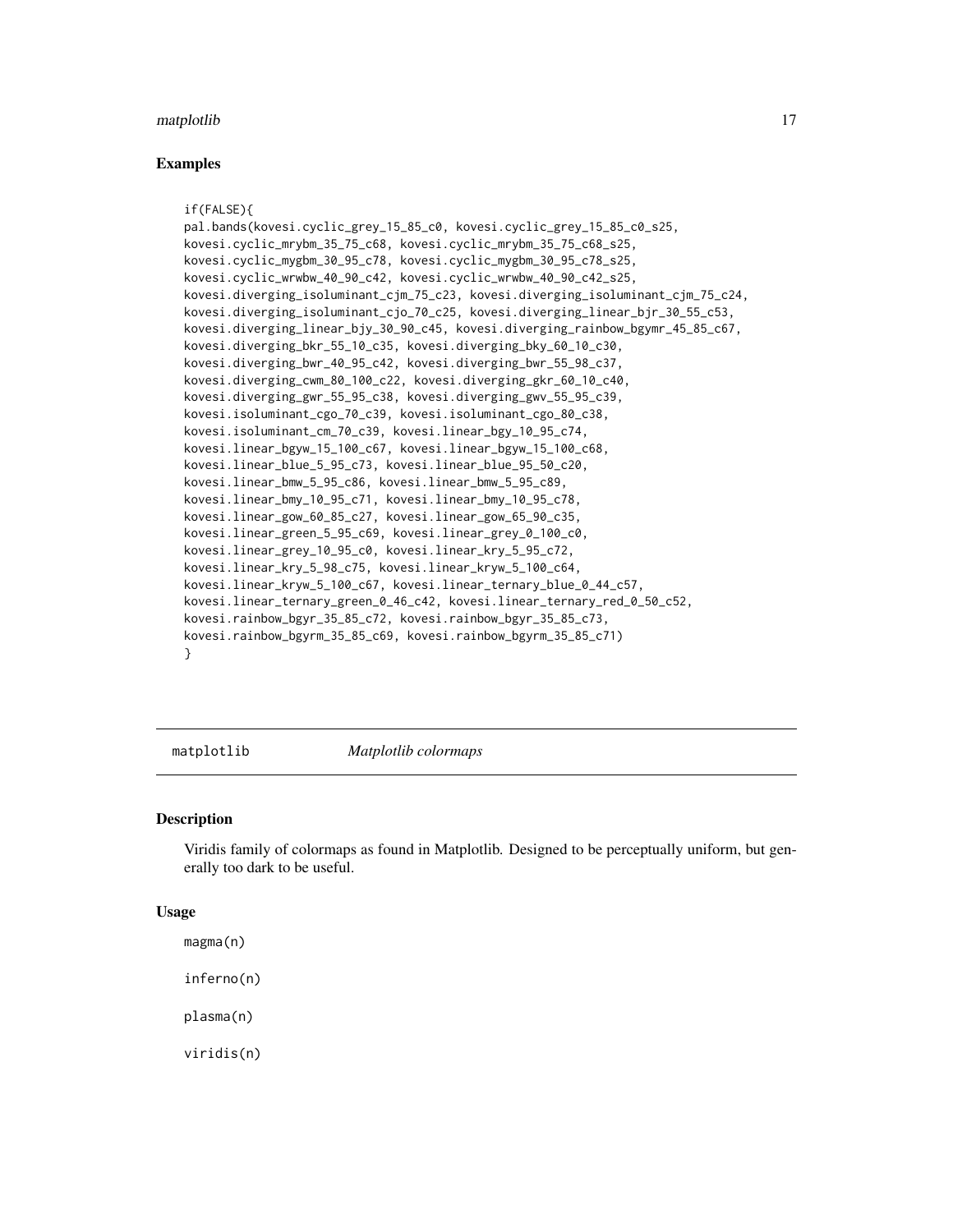#### <span id="page-17-0"></span>18 niccoli and the state of the state of the state of the state of the state of the state of the state of the state of the state of the state of the state of the state of the state of the state of the state of the state of

#### Arguments

n Number of colors to return

#### Value

A vector of colors

#### Author(s)

Palettes by Matteo Niccoli. R code by Kevin Wright.

#### Examples

pal.bands(magma, inferno, plasma, viridis)

niccoli *Matteo Niccoli's perceptually uniform colormaps*

#### Description

These colormaps are intended by be more perceptually balanced than traditional rainbow-like palettes.

#### Usage

cubicyf(n) isol(n) cubicl(n) linearl(n) linearlhot(n)

#### Arguments

n Number of colors to return

# Details

isol(): Lab-based isoluminant rainbow with constant luminance  $L^*=60$ . Best choice for displaying interval data with external lighting. best for displaying interval data with external lighting. This is so as to allow the lighting to provide the shading to highlight the details of interest. If lighting is combined with a colormap that has its own luminance function associated - even as simple as a linear increase this will confuse the viewer.

linearl(): Lab-based linear lightness rainbow. A linear lightness modification of Matlab's 'hot' palette. For interval data displayed without external lighting. 100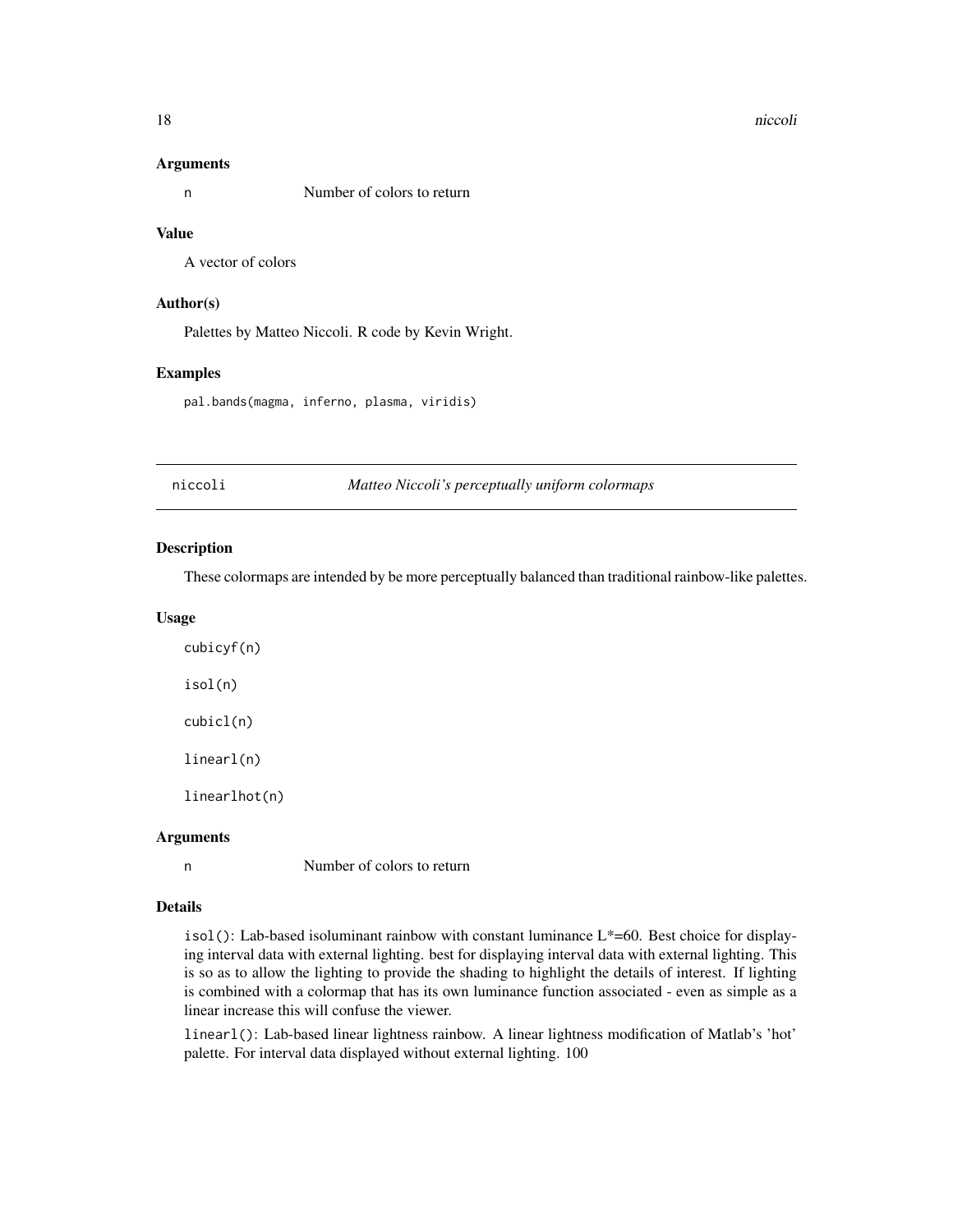#### <span id="page-18-0"></span>ocean and the contract of the contract of the contract of the contract of the contract of the contract of the contract of the contract of the contract of the contract of the contract of the contract of the contract of the

linlhot(): Linear lightness modification of Matlab's hot color palette. For interval data displayed without external lighting 100

cubicyf(): Lab-based rainbow scheme with cubic-law luminance(default) For interval data displayed without external lighting 100

cubicl(): Lab-based rainbow scheme with cubic-law luminance For interval data displayed without external lighting Similar to cubicyf(), but has red at high end (a modest deviation from 100

# Value

A vector of colors

#### Author(s)

Palettes by Matteo Niccoli. R code by Kevin Wright.

#### References

Matteo Niccoli (2010). Perceptually improved colormaps. http://www.mathworks.com/matlabcentral/fileexchange/28982 perceptually-improved-colormaps Color definitions from here: http://www.mathworks.com/matlabcentral/fileexchange/2898 perceptually-improved-colormaps/content/pmkmp/pmkmp.m https://mycarta.wordpress.com/2012/05/29/therainbow-is-dead-long-live-the-rainbow-series-outline/

#### Examples

pal.bands(cubicyf,cubicl,isol,linearl,linearlhot) pal.test(cubicyf) # purple blue green pal.test(cubicl) # purple blue green orange # pal.test(isol) # magenta blue green red. Poor in green area. # pal.test(linearl) # black blue green tan. Poor in black area. # pal.test(linearlhot) # black red yellow

ocean *Oceanography perceptually uniform colormaps*

#### Description

These palettes have been designed to be a collection of perceptually uniform colormaps designed for oceanographic data display.

# Usage

```
ocean.algae(n)
```
ocean.deep(n)

ocean.dense(n)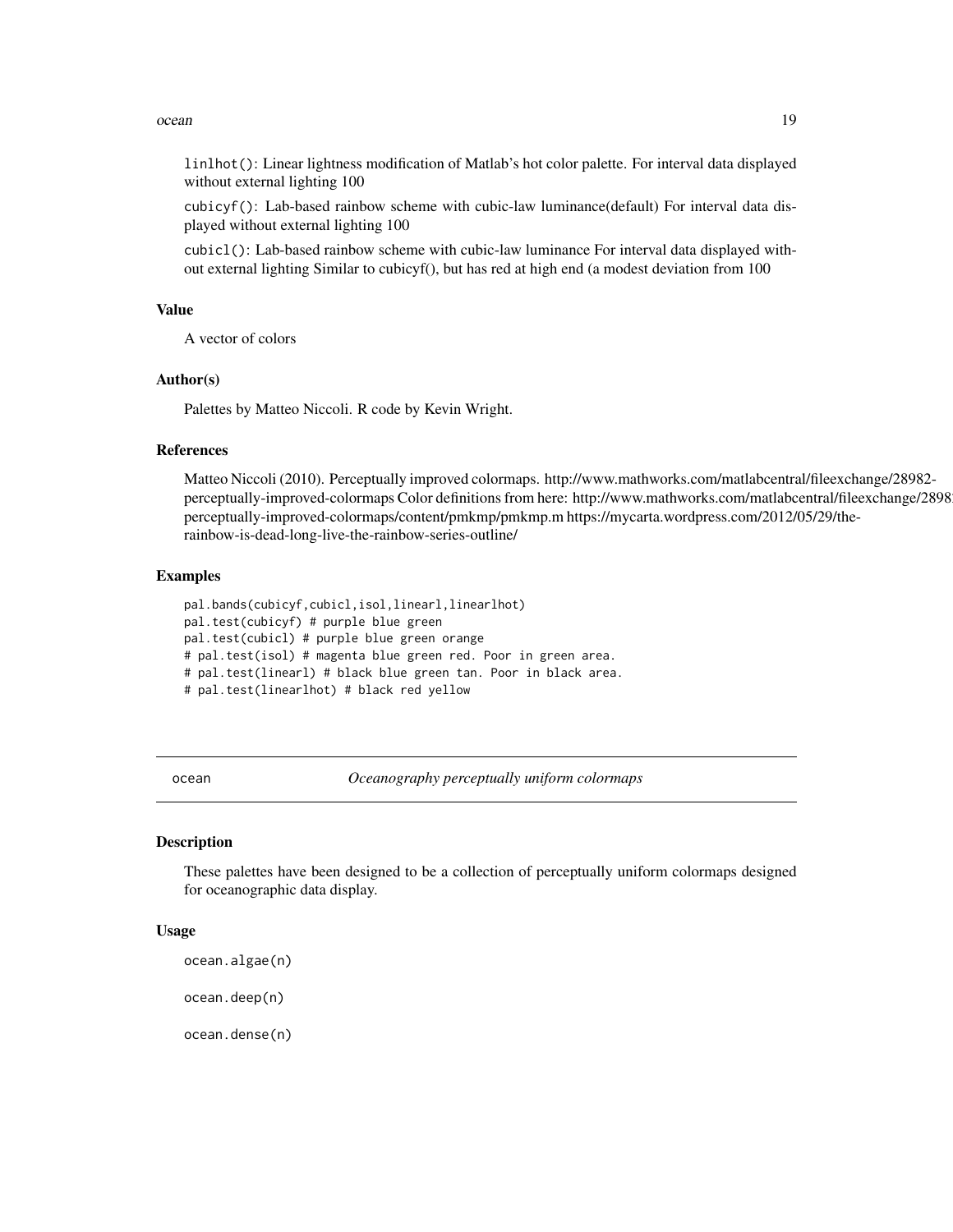ocean.gray(n)

```
ocean.haline(n)
```
ocean.ice(n)

ocean.matter(n)

ocean.oxy(n)

ocean.phase(n)

ocean.solar(n)

ocean.thermal(n)

ocean.turbid(n)

ocean.balance(n)

ocean.curl(n)

ocean.delta(n)

ocean.amp(n)

ocean.speed(n)

ocean.tempo(n)

#### Arguments

n Number of colors

# Details

The 'oxy' palette does not include gray as shown in Thyng (2016).

The 'balance', 'delta', and 'curl' palettes were originally given as 2\*256 colors (256 each for the left and right half of the palette) and have been downsampled to 256 colors.

The palettes from matplotlib have been converted from RGB codes to hexadecimal strings for use in this package.

# Value

None

# Author(s)

Palette colors by Kristen Thyng. R code by Kevin Wright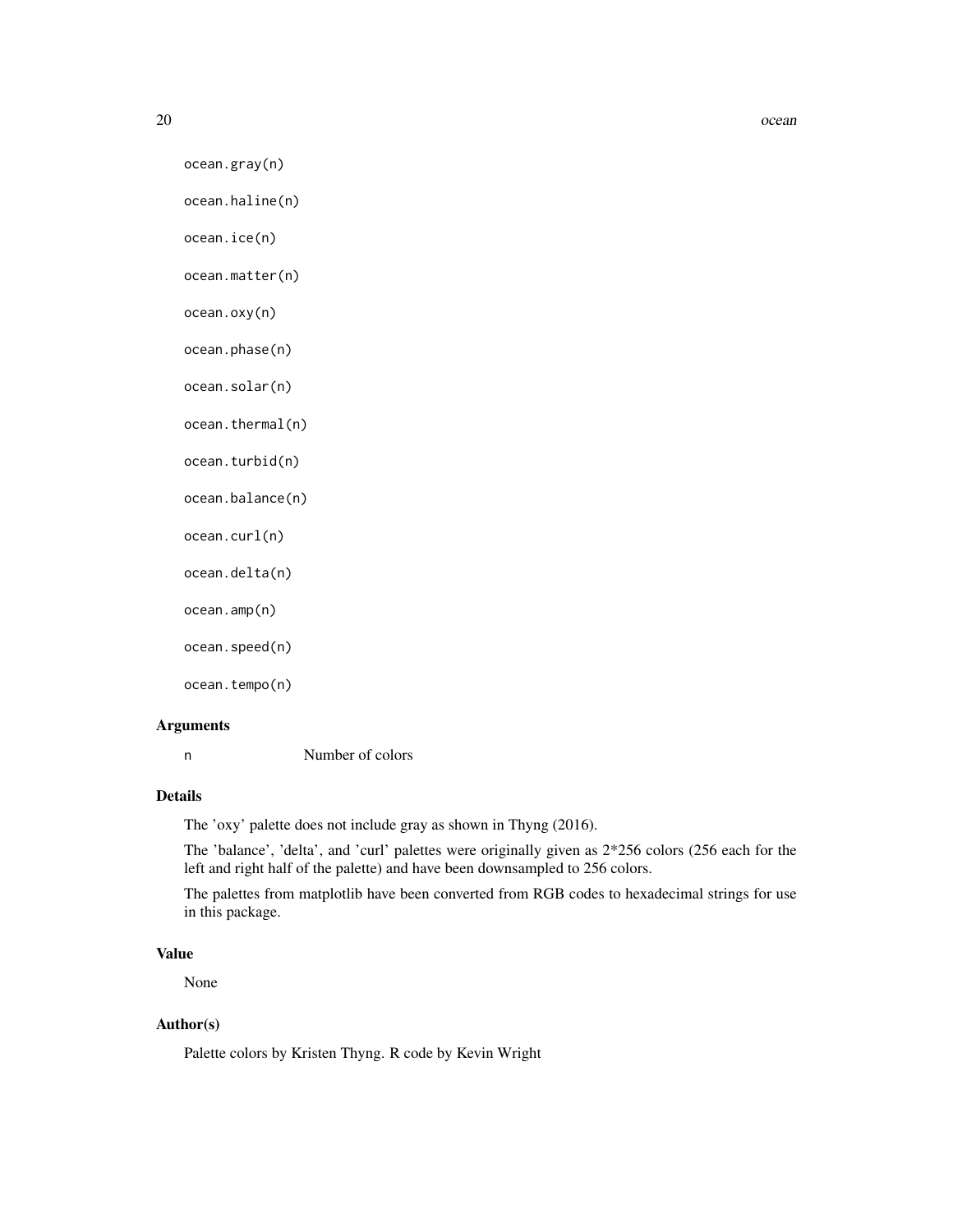#### <span id="page-20-0"></span>pal.bands 21

#### References

Thyng, K.M., C.A. Greene, R.D. Hetland, H.M. Zimmerle, and S.F. DiMarco (2016). True colors of oceanography: Guidelines for effective and accurate colormap selection. *Oceanography*, 29(3):9- 13, http://dx.doi.org/10.5670/oceanog.2016.66.

#### Examples

```
pal.bands(ocean.thermal, ocean.haline, ocean.solar, ocean.ice, ocean.gray,
          ocean.oxy, ocean.deep, ocean.dense, ocean.algae, ocean.matter,
          ocean.turbid, ocean.speed, ocean.amp, ocean.tempo, ocean.phase,
          ocean.balance, ocean.delta, ocean.curl, main="Ocean palettes")
## Not run:
```

```
pal.test(ocean.thermal)
pal.test(ocean.haline) # better than parula!
pal.test(ocean.solar)
pal.test(ocean.ice)
pal.test(ocean.gray)
pal.test(ocean.oxy)
pal.test(ocean.deep)
pal.test(ocean.dense)
pal.test(ocean.algae)
pal.test(ocean.matter)
pal.test(ocean.turbid)
pal.test(ocean.speed)
pal.test(ocean.amp)
pal.test(ocean.tempo)
pal.test(ocean.phase)
pal.test(ocean.balance)
pal.test(ocean.delta)
pal.test(ocean.curl)
```
## End(Not run)

pal.bands *Show palettes and colormaps as colored bands*

# Description

Show palettes as colored bands.

#### Usage

pal.bands( ...,  $n = 100$ , labels = NULL,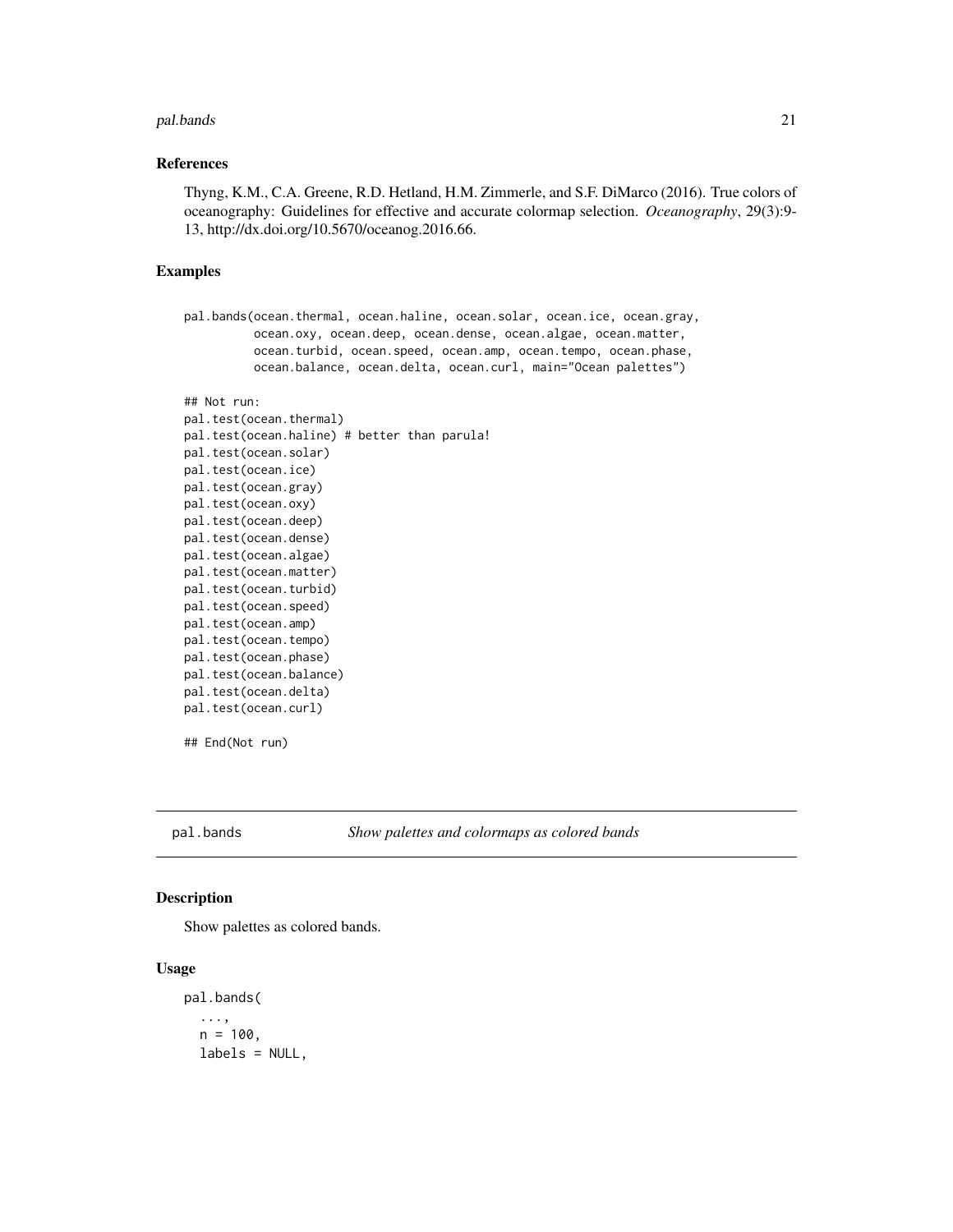```
main = NULL,
 gap = 0.1,sort = "none",
  show.names = TRUE
)
```
# Arguments

| $\cdots$   | Palettes/colormaps, each of which is either $(1)$ a vectors of colors or $(2)$ a func-<br>tion returning a vector of colors.                  |
|------------|-----------------------------------------------------------------------------------------------------------------------------------------------|
| n          | The number of colors to display for palette functions.                                                                                        |
| labels     | Labels for palettes                                                                                                                           |
| main       | Title at top of page.                                                                                                                         |
| gap        | Vertical gap between bars, default is 0.1                                                                                                     |
| sort       | If sort="none", palettes are not sorted. If sort="hue", palettes are sorted by hue.<br>If sort="luminance", palettes are sorted by luminance. |
| show.names | If TRUE, show color names                                                                                                                     |

#### Details

What to look for:

1. A good discrete palette has distinct colors.

2. A good continuous colormap does not show boundaries between colors. For example, the rainbow() palette is poor, showing bright lines at yellow, cyan, pink.

```
pal.bands(c('red','white','blue'), rainbow)
op=par(mar=c(0,5,3,1))
pal.bands(cubehelix, gnuplot, jet, tol.rainbow, inferno,
  magma, plasma, viridis, parula, n=200, gap=.05)
par(op)
# Examples of sorting
labs=c('alphabet','alphabet2', 'glasbey','kelly','polychrome', 'watlington')
op=par(mar=c(0,5,3,1))
pal.bands(alphabet(), alphabet2(), glasbey(), kelly(),
  polychrome(), watlington(), sort="hue",
  labels=labs, main="sorted by hue")
par(op)
pal.bands(alphabet(), alphabet2(), glasbey(), kelly(),
  polychrome(), watlington(), sort="luminance",
  labels=labs, main="sorted by luminance")
```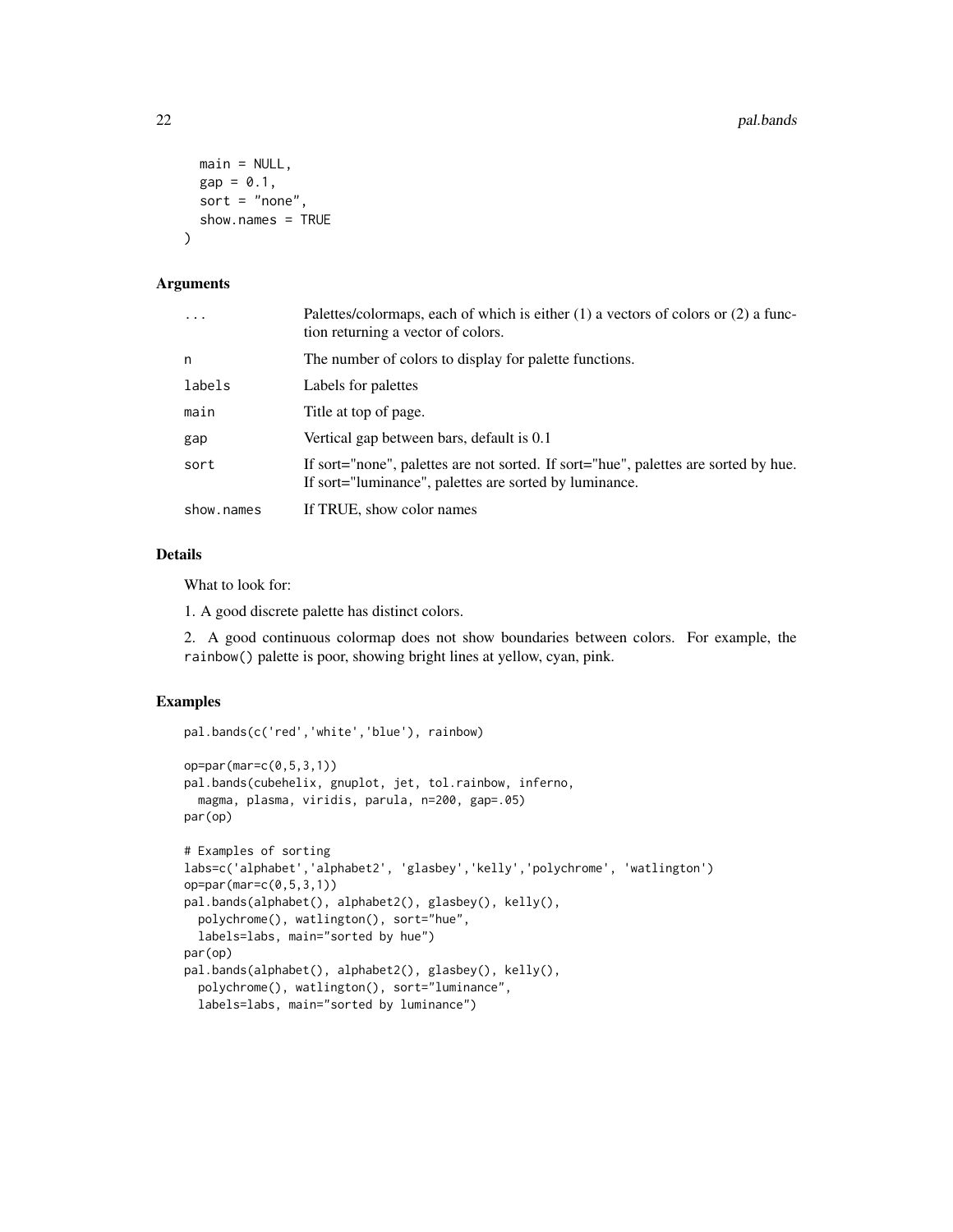<span id="page-22-0"></span>

The amount of red, green, blue, and gray in colors are shown.

# Usage

```
pal.channels(pal, n = 150, main = "")
```
# Arguments

| pal  | A palette function or a vector of colors.              |
|------|--------------------------------------------------------|
| n,   | The number of colors to display for palette functions. |
| main | Main title.                                            |

# Details

What to look for:

1. Sequential data should usually be shown with a colormap that is smoothly increasing in lightness, as shown by the gray line.

# Value

None

# Author(s)

Kevin Wright

# References

None

```
pal.channels(parula)
pal.channels(coolwarm)
# pal.channels(glasbey) # Nonsensical.
```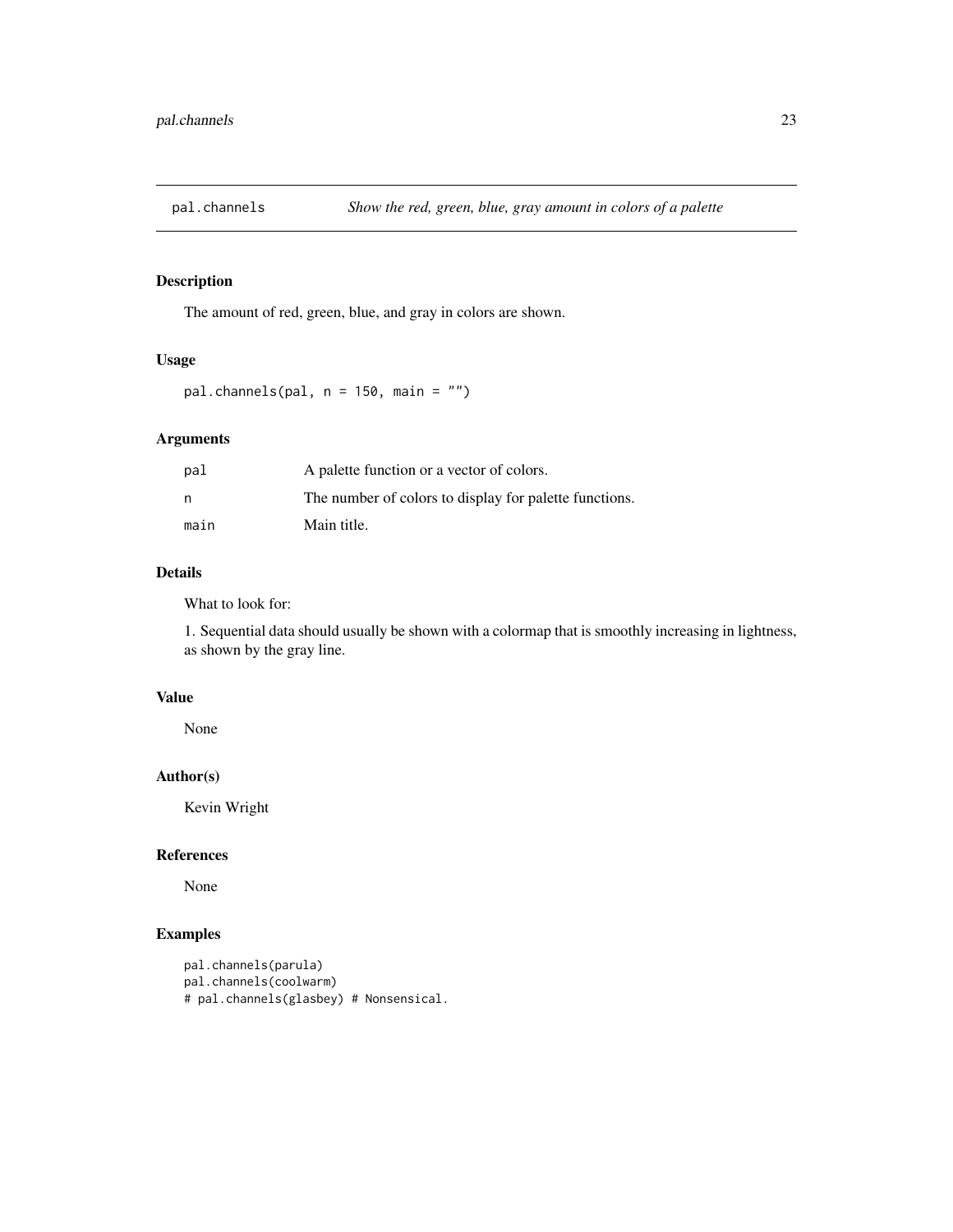<span id="page-23-0"></span>

The palette colors are converted to LUV coordinates before clustering. (RGB coordinates are available, but not recommended.)

### Usage

pal.cluster(pal,  $n = 50$ , type = "LUV", main = "")

# Arguments

| pal  | A palette function or a vector of colors.              |
|------|--------------------------------------------------------|
| n    | The number of colors to display for palette functions. |
| type | Either "LUV" (default) or "RGB".                       |
| main | Title to display at the top of the test image          |

# Details

What to look for:

Colors that are visually similar tend to be clustered together.

#### Value

None

#### Author(s)

Kevin Wright

#### References

None

```
pal.cluster(alphabet(), main="alphabet")
pal.cluster(glasbey, main="glasbey") # two royal blues are very similar
pal.cluster(kelly, main="kelly") # two black-ish colors are very similar
# pal.cluster(watlington, main="watlington")
# pal.cluster(coolwarm(15), main="coolwarm") # curiously, grey clusters with blue
```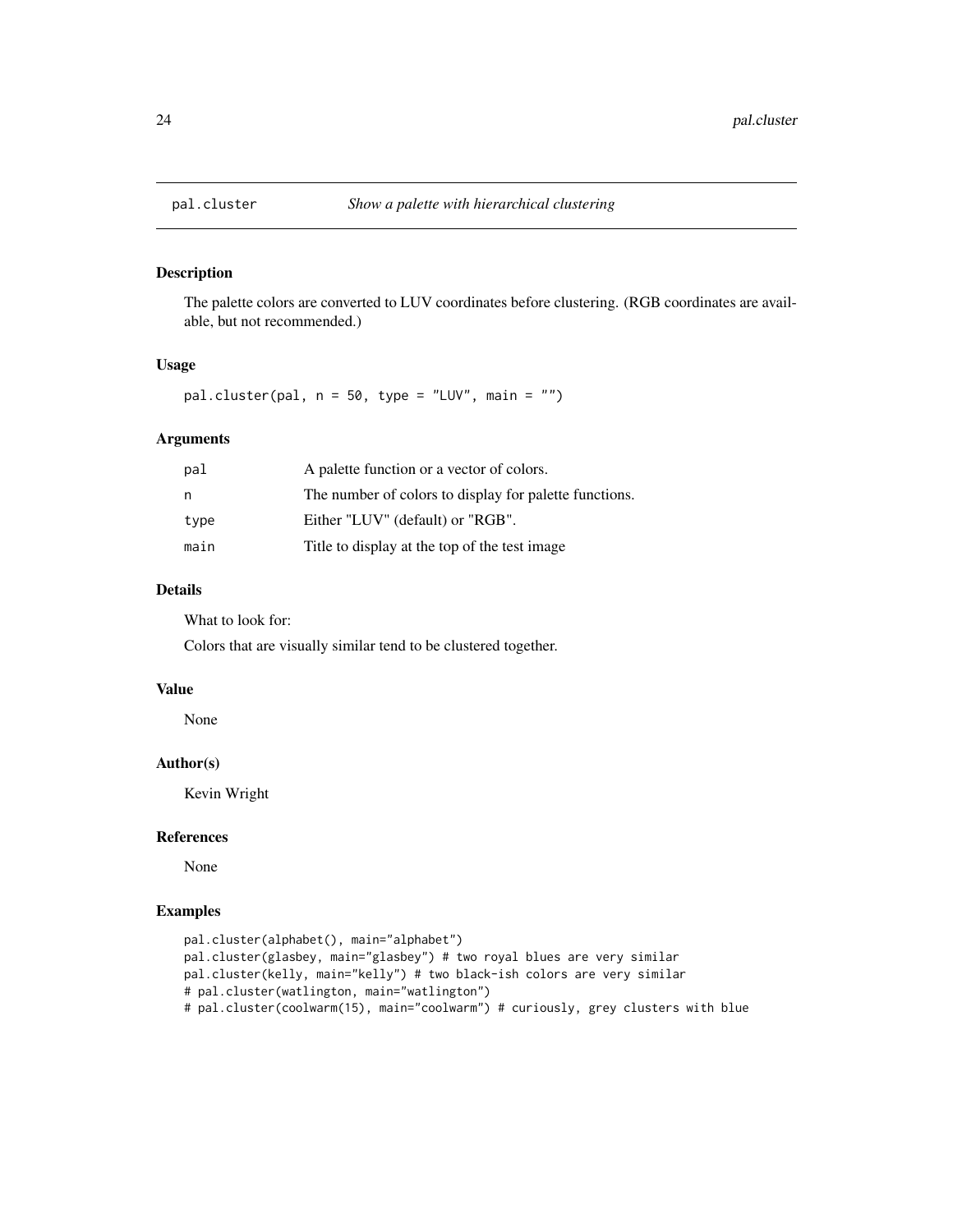<span id="page-24-0"></span>

Compress a colormap function to fewer colors

#### Usage

pal.compress(pal,  $n = 5$ , thresh = 2.5)

#### Arguments

| pal    | A colormap function or a vector of colors.           |
|--------|------------------------------------------------------|
| n      | Initial number of colors to use for the basis.       |
| thresh | Maximum allowable Lab distance from original palette |

#### Details

Colormap functions are often defined with many more colors than needed. This function compresses a colormap function down to a sample of colors that can be passed into 'colorRampPalette' and recreate the original palette with a just-noticeable-difference.

Colormaps that are defined as a smoothly varying ramp between a set of colors often compress quite well. Colormaps that are defined by functions may not compress well.

#### Value

A vector of equally-spaced colors that form the 'basis' of a colormap.

#### Author(s)

Kevin Wright

#### References

None.

```
# The 'cm.colors' palette in R compresses to only 3 colors
cm2 <- pal.compress(cm.colors, n=3)
pal.bands(cm.colors(255), colorRampPalette(cm2)(255), cm2,
labels=c('original','compressed','basis'), main="cm.colors")
# The 'heat.colors' palette needs 84 colors
```

```
heat2 <- pal.compress(heat.colors, n=3)
pal.bands(heat.colors(255), colorRampPalette(heat2)(255), heat2,
labels=c('original','compressed','basis'), main="heat.colors")
```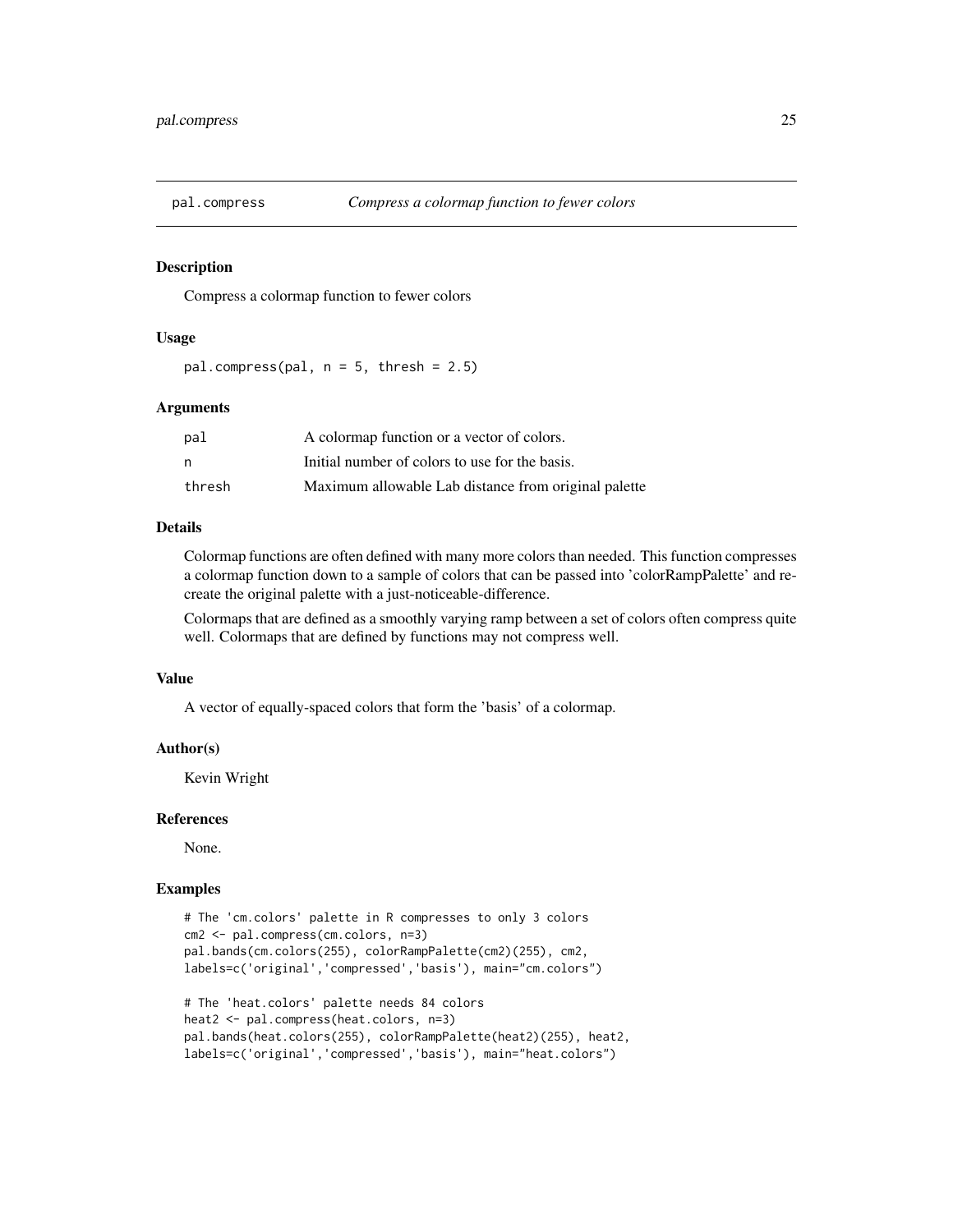```
# The 'topo.colors' palette needs 249 colors because of the discontinuity
# topo2 <- pal.compress(topo.colors, n=3)
# pal.bands(topo.colors(255), colorRampPalette(topo2)(255), topo2,
# labels=c('original','compressed','basis'), main="topo.colors")
# smooth palettes usually easy to compress
p1 <- coolwarm(255)
cool2 <- pal.compress(coolwarm)
p2 <- colorRampPalette(cool2)(255)
pal.bands(p1, p2, cool2,
labels=c('original','compressed', 'basis'), main="coolwarm")
pal.maxdist(p1,p2) # 2.33
```
pal.csf *Show a colormap with a Campbell-Robson Contrast Sensitivity Chart*

#### Description

In a contrast sensitivity figure as drawn by this function, the spatial frequency increases from left to right and the contrast decreases from bottom to top. The bars in the figure appear taller in the middle of the image than at the edges, creating an upside-down "U" shape, which is the "contrast sensitivity function". Your perception of this curve depends on the viewing distance.

#### Usage

pal.csf(pal, n = 150, main = "")

#### Arguments

| pal  | A continuous colormap function                         |
|------|--------------------------------------------------------|
| n    | The number of colors to display for palette functions. |
| main | Main title.                                            |

#### **Details**

What to look for:

- 1. Are the vertical bands visible across the full vertical axis?
- 2. Do the vertical bands blur together?

# Value

None

#### Author(s)

Kevin Wright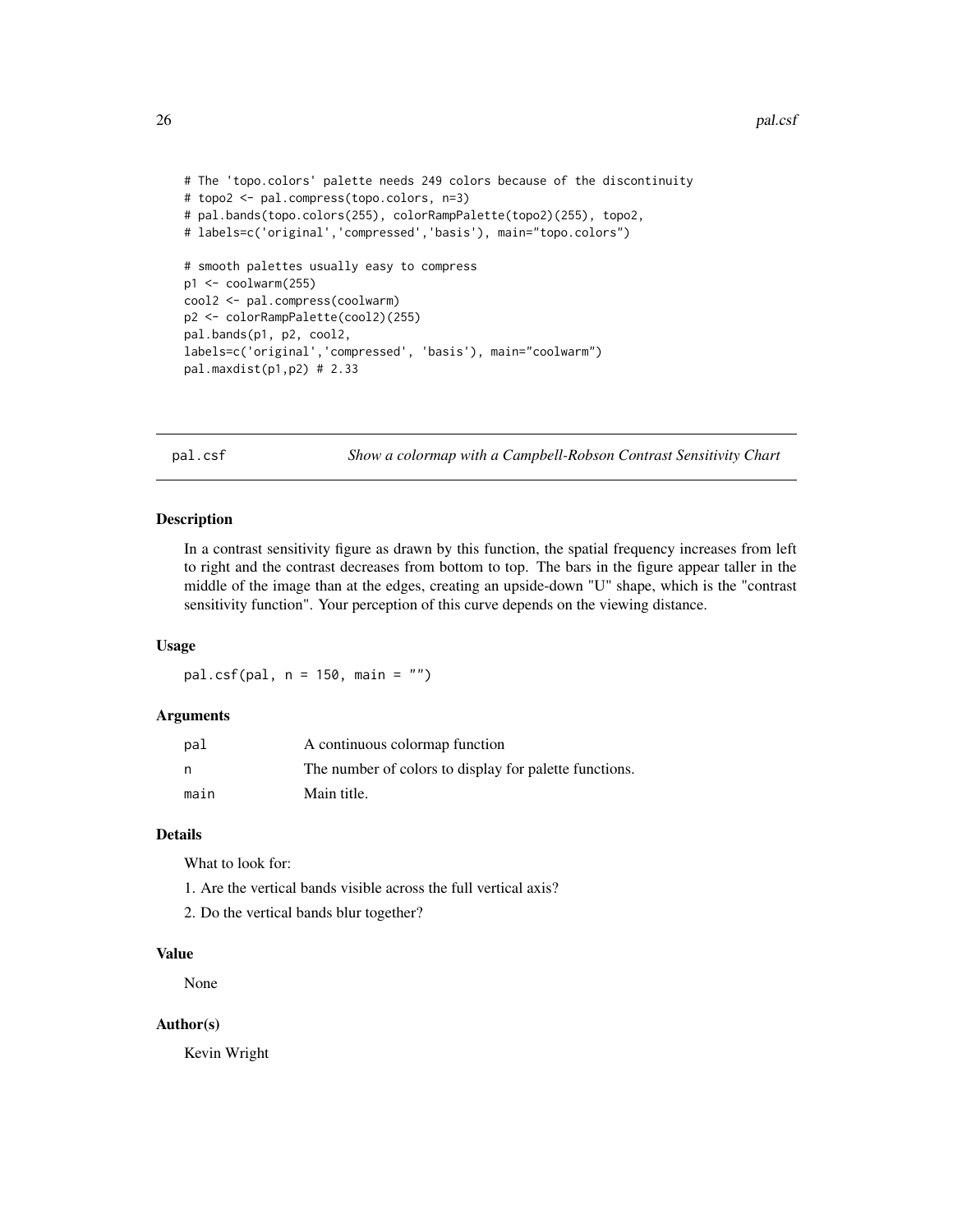#### <span id="page-26-0"></span>pal.cube 27

#### References

Izumi Ohzawa. Make Your Own Campbell-Robson Contrast Sensitivity Chart. http://ohzawalab.bpe.es.osaka-u.ac.jp/ohzawa-lab/izumi/CSF/A\_JG\_RobsonCSFchart.html

Campbell, F. W. and Robson, J. G. (1968). Application of Fourier analysis to the visibility of gratings. *Journal of Physiology*, 197: 551-566.

#### Examples

pal.csf(brewer.greys) # Classic example from psychology pal.csf(parula)

pal.cube *Show one palette/colormap in three dimensional RGB or LUV space*

### Description

The palette is converted to RGB or LUV coordinates and plotted in a three-dimensional scatterplot. The LUV space is probably better, but it is easier to tweak colors by hand in RGB space.

#### Usage

 $pal.cube(pal, n = 100, label = FALSE, type = "RGB")$ 

# Arguments

| pal   | A palette/colormap function or a vector of colors.     |
|-------|--------------------------------------------------------|
| n     | The number of colors to display for palette functions. |
| label | If TRUE, show color name/value on plot                 |
| type  | Either "RGB" (default) or "LUV".                       |

# Details

What to look for:

A good palette has colors that are spread somewhat uniformly in 3D.

#### Value

None

#### References

None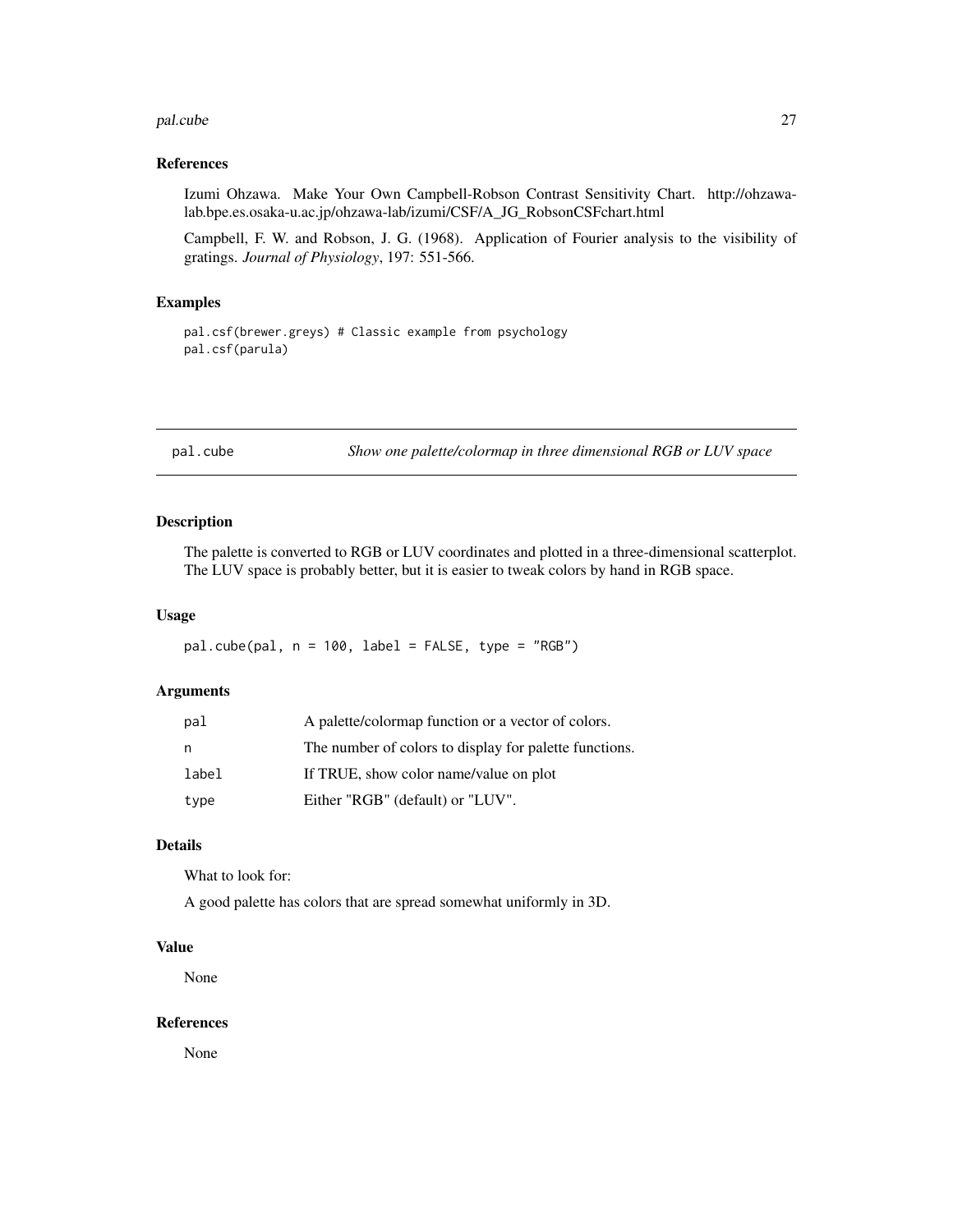### <span id="page-27-0"></span>Examples

```
## Not run:
pal.cube(cubehelix)
pal.cube(glasbey, n=32) # RGB, blues are too close to each other
pal.cube(glasbey, n=32, type="LUV")
pal.cube(cols25(25), type="LUV", label=TRUE)
# To open a second cube
rgl.open() # Open a new RGL device
rgl.bg(color = "white") # Setup the background color
pal.cube(colors()[c(1:152, 254:260, 362:657)]) # All R non-grey colors
## End(Not run)
```
pal.dist *Measure the pointwise distance between two palettes*

# Description

Measure the pointwise distance between two palettes

#### Usage

 $pal.dist(pall, pal2, n = 255)$ 

# Arguments

| pal1 | A color palette (function or vector) |
|------|--------------------------------------|
| pal2 | A color palette (function or vector) |
| n    | Number of colors to use, default 255 |

### Details

The distance between two palettes (of equal length) is calculated pointwise using the Lab color space. A 'just noticeable difference' between colors is roughly 2.3.

#### Value

A vector of n distances.

#### Author(s)

Kevin Wright

# References

https://en.wikipedia.org/wiki/Color\_difference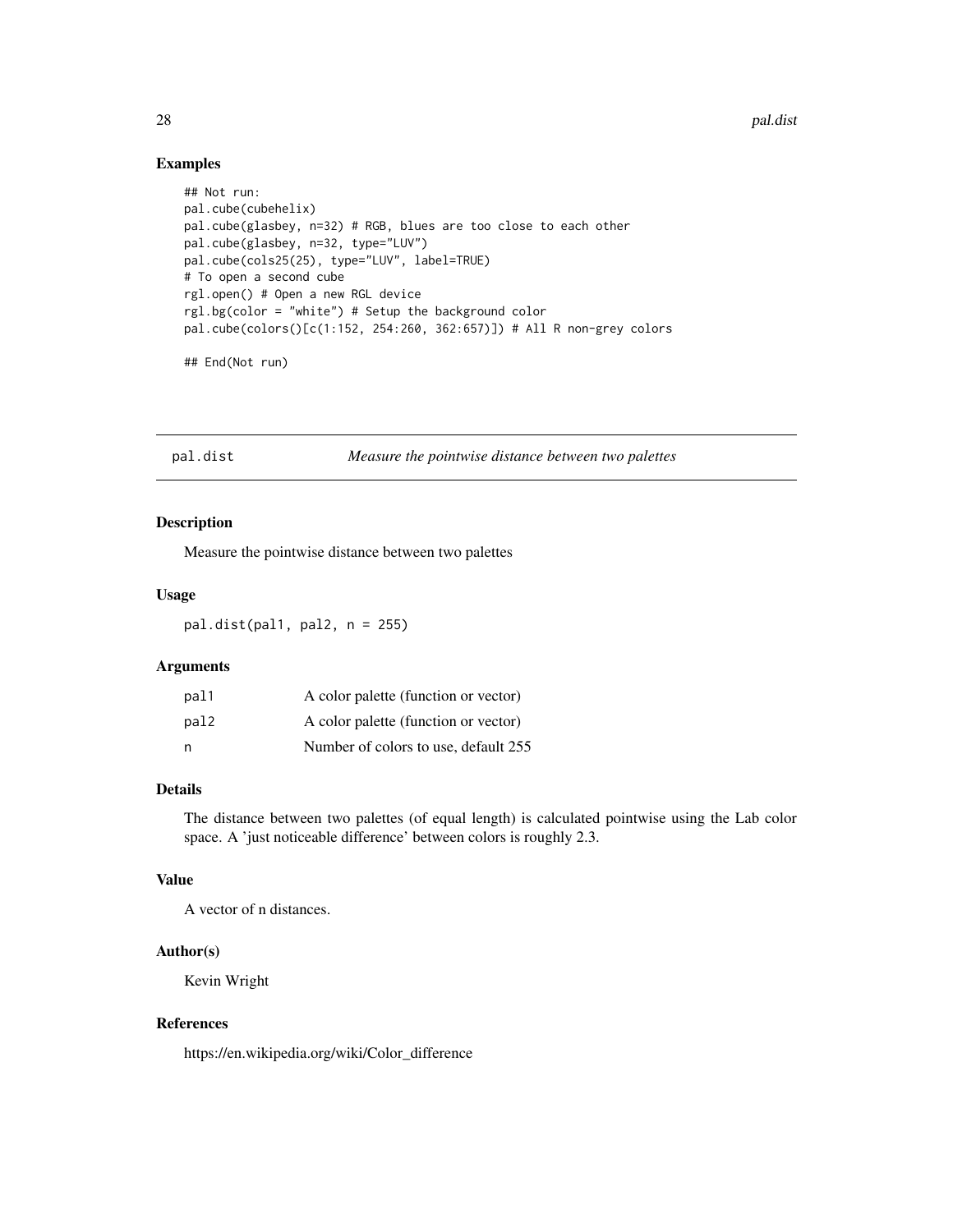# <span id="page-28-0"></span>pal.heatmap 29

# Examples

```
pa0 <- c("#ff0000","#00ff00","#0000ff")
pa1 <- c("#fa0000","#00fa00","#0000fa") # 2.4
pa2 <- c("#f40000","#00f400","#0000f4") # 5.2
pal.dist(pa0,pa1) # 1.87, 2.36, 2.11
pal.dist(pa0,pa2) # 4.12 5.20 4.68
pal.bands(pa1,pa0,pa2, labels=c("1.87 2.36 2.11","0","4.12 5.20 4.68"))
title("Lab distances from middle palette")
```
pal.heatmap *Show a palette/colormap with a random heatmap*

# Description

Show a palette/colormap with a random heatmap

#### Usage

pal.heatmap(pal,  $n = 25$ , miss = 0.05, main = "")

# Arguments

| pal  | A palette function or a vector of colors.             |
|------|-------------------------------------------------------|
| n    | The number of squares vertically in the heatmap.      |
| miss | Fraction of squares with missing values, default .05. |
| main | Main title                                            |

# Value

None.

### Author(s)

Kevin Wright

#### References

None

```
pal.heatmap(brewer.paired, n=12)
pal.heatmap(coolwarm, n=12)
pal.heatmap(tol, n=12)
pal.heatmap(glasbey, n=32)
pal.heatmap(kelly, n=22, main="kelly", miss=.25)
```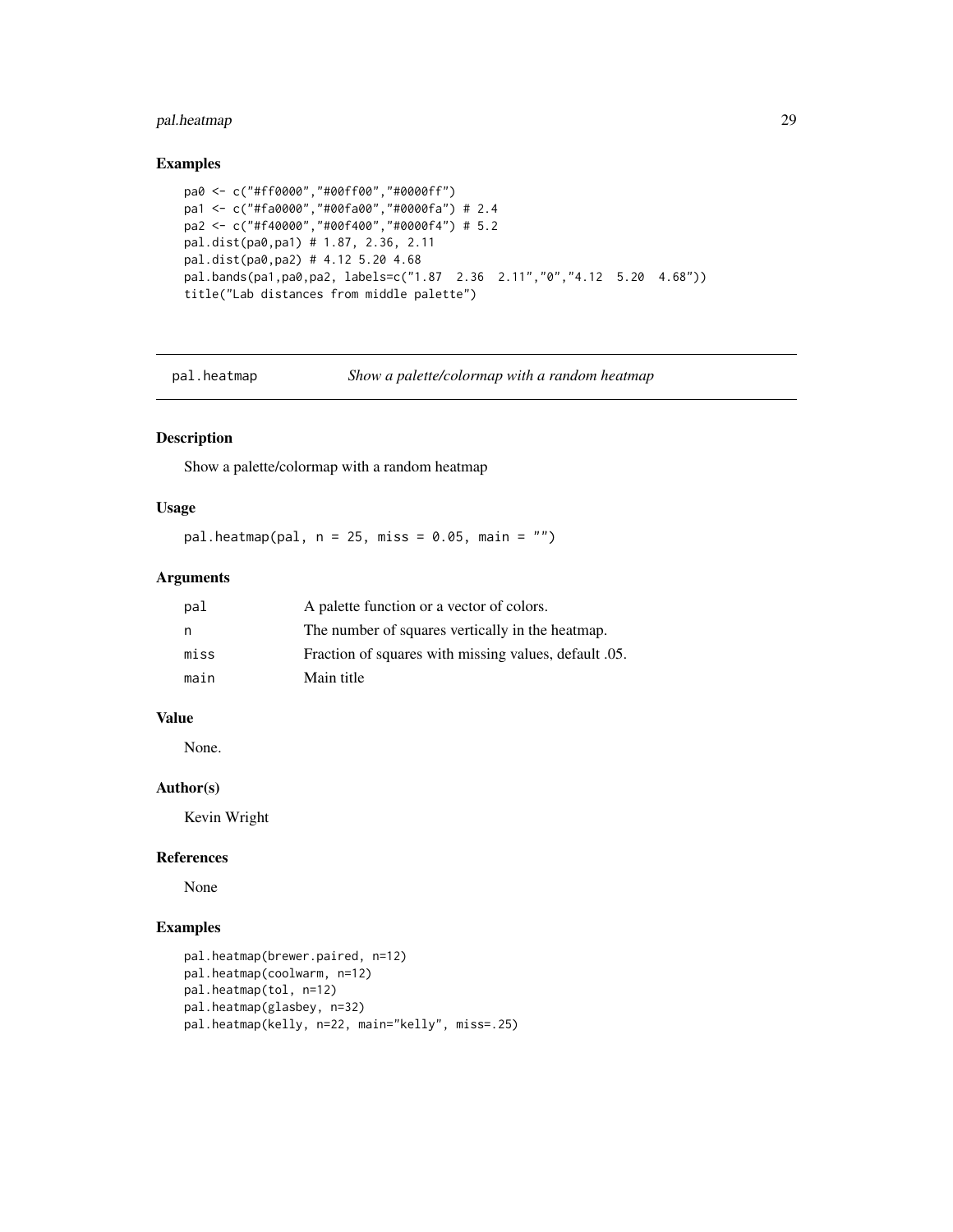<span id="page-29-0"></span>

Draw a heatmap for each palette. Each palette heatmap consists of a block of randomly-chosen colors, plus a block for each color with random substitutions of the other colors. A missing value NA is added to each palette of colors.

# Usage

```
pal.heatmap2(..., n = 100, nc = 6, nr = 20, labels = NULL)
```
# Arguments

| $\cdots$ | Palettes/colormaps, each of which is either $(1)$ a vectors of colors or $(2)$ a func-<br>tion returning a vector of colors. |
|----------|------------------------------------------------------------------------------------------------------------------------------|
| n        | The number of colors to display for palette functions.                                                                       |
| nc       | The number of columns in each color block.                                                                                   |
| nr       | The number of rows in each color block.                                                                                      |
| labels   | Vector of labels for palettes                                                                                                |

# Value

None

# Author(s)

Kevin Wright

#### References

None

```
pal.heatmap2(watlington(16), tol.groundcover(14), brewer.rdylbu(11),
  nc=6, nr=20,
  labels=c("watlington","tol.groundcover","brewer.rdylbu"))
```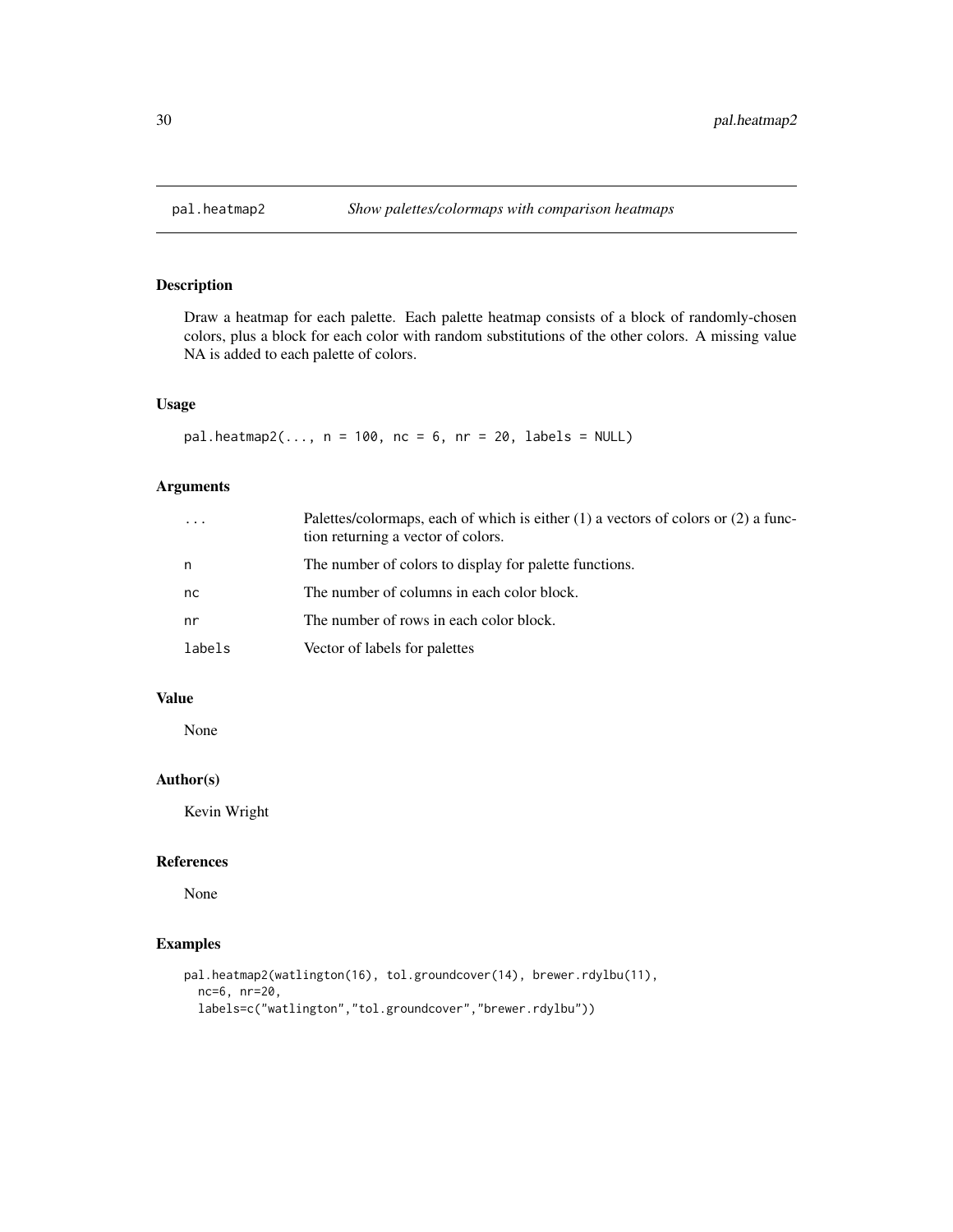<span id="page-30-0"></span>

What to look for:

#### Usage

 $palmap(pal = brewer.paired, n = 12, main = "")$ 

#### Arguments

| pal  | A palette function or a vector of colors. |
|------|-------------------------------------------|
| - n  | Number of colors to return.               |
| main | Main title                                |

#### Details

1. Are regions distinct?

2. Are outliers within each region distinct?

Display a palette on a choropleth map similar to ColorBrewer.

Broad bands of color are easy to distinguish. Does the palette allow visibility of outlier counties in the larger regions? Does the palette allow identification of colors when the pattern is more complex (as in the lower left corner of the map)?

Notes. The map shown by the ColorBrewer website is an SVG here https://github.com/axismaps/colorbrewer/tree/master/map which contains the class identifier for each polygon, for 3 to 12 classes. Unfortunately, the polygons have no other identification (e.g. FIPS, county name). We used the identify.map function in R to manually define the classes similar to the 12-class map of ColorBrewer. This proved to be too tedious to do more than once, so our maps of 1-11 classes were created by combining classes from the 12-class map. The ColorBrewer website sometimes used this strategy to combine classes, but not always. The 'outlier' counties and 'random region' in this version are very similar to the 12-region map of ColorBrewer, but there are a few differences, mostly intentional. Also, the map projection used here is different from ColorBrewer.

#### Value

None

#### Author(s)

Kevin Wright

#### References

http://www.personal.psu.edu/cab38/Pub\_scans/Brewer\_pubs.html Map based on www.ColorBrewer.org, by Cynthia A. Brewer, Penn State.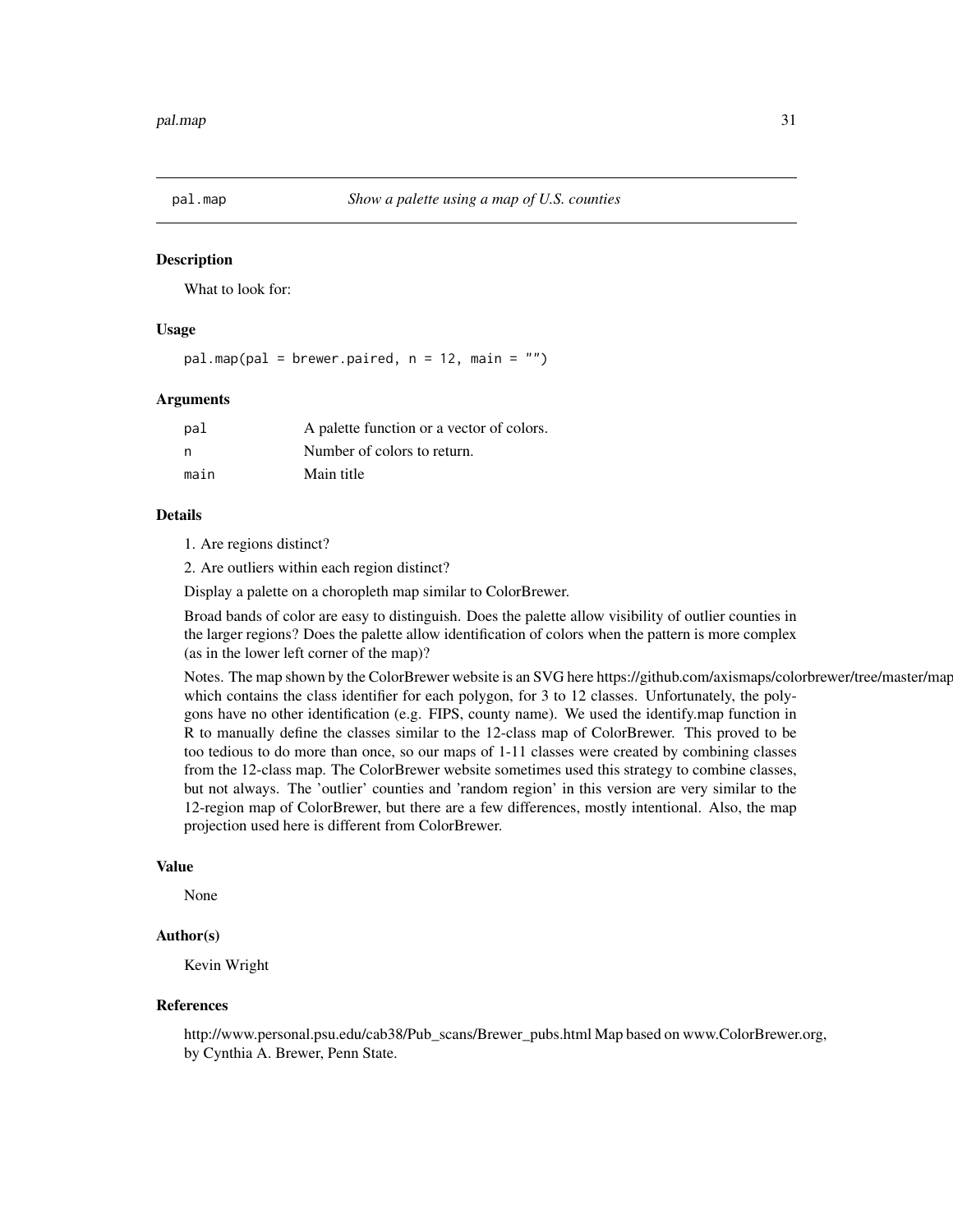# <span id="page-31-0"></span>Examples

```
pal.map(brewer.paired, main="brewer.paired")
pal.map(parula)
## Not run:
for(i in 3:12){
  pal.map(n=i, main=i)
}
## End(Not run)
```
#### pal.maxdist *Measure the maximum distance between two palettes*

# Description

Measure the maximum distance between two palettes

#### Usage

pal.maxdist(pal1, pal2, n = 255)

# Arguments

| pal1 | A color palette (function or vector) |
|------|--------------------------------------|
| pal2 | A color palette (function or vector) |
| n    | Number of colors to use, default 255 |

# Details

The distance between two palettes (of equal length) is calculated pointwise using the Lab color space. A 'just noticeable difference' between colors is roughly 2.3.

#### Value

Numeric value of the maximum distance.

# Author(s)

Kevin Wright

# References

https://en.wikipedia.org/wiki/Color\_difference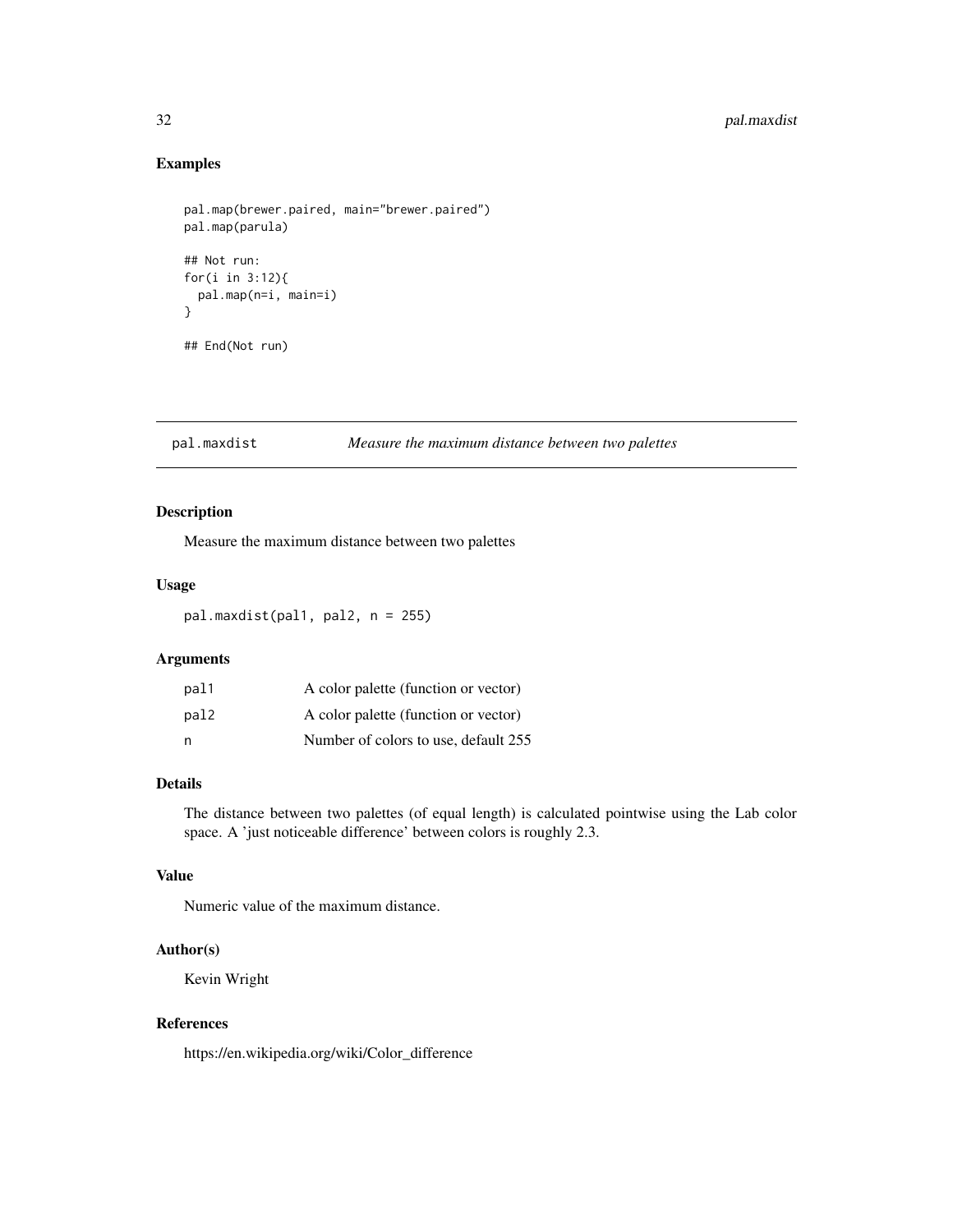#### <span id="page-32-0"></span>pal.safe 33

#### Examples

```
pa0 <- c("#ff0000","#00ff00","#0000ff")
pa1 <- c("#fa0000","#00fa00","#0000fa") # 2.4
pa2 <- c("#f40000","#00f400","#0000f4") # 5.2
pal.maxdist(pa0,pa1) # 2.36
pal.maxdist(pa0,pa2) # 5.20
pal.bands(pa1,pa0,pa2, labels=c("2.36","0","5.20"))
title("Maximum Lab distance from middle palette")
# distance between colormap functions
```

```
pal.maxdist(coolwarm,warmcool)
```
pal.safe *Show a palette/colormap for black/white and colorblind safety*

# Description

A single palette/colormap is shown (1) without any modifications (2) in black-and-white as if photocopied (3) as seen by deutan color-blind (4) as seen by protan color-blind (5) as seen by tritan color-blind

#### Usage

pal.safe(pal, n = 100, main = NULL)

### Arguments

| pal  | A palette function or a vector of colors.              |
|------|--------------------------------------------------------|
| n    | The number of colors to display for palette functions. |
| main | Title to display at the top of the test image.         |

#### Details

Rates of colorblindness in women are low, but in men the rates are around 3 to 7 percent, depending on the race.

What to look for:

- 1. Are colors still unique when viewed in less-than full color?
- 2. Is a sequential colormap still sequential?

# Value

None.

# Author(s)

Kevin Wright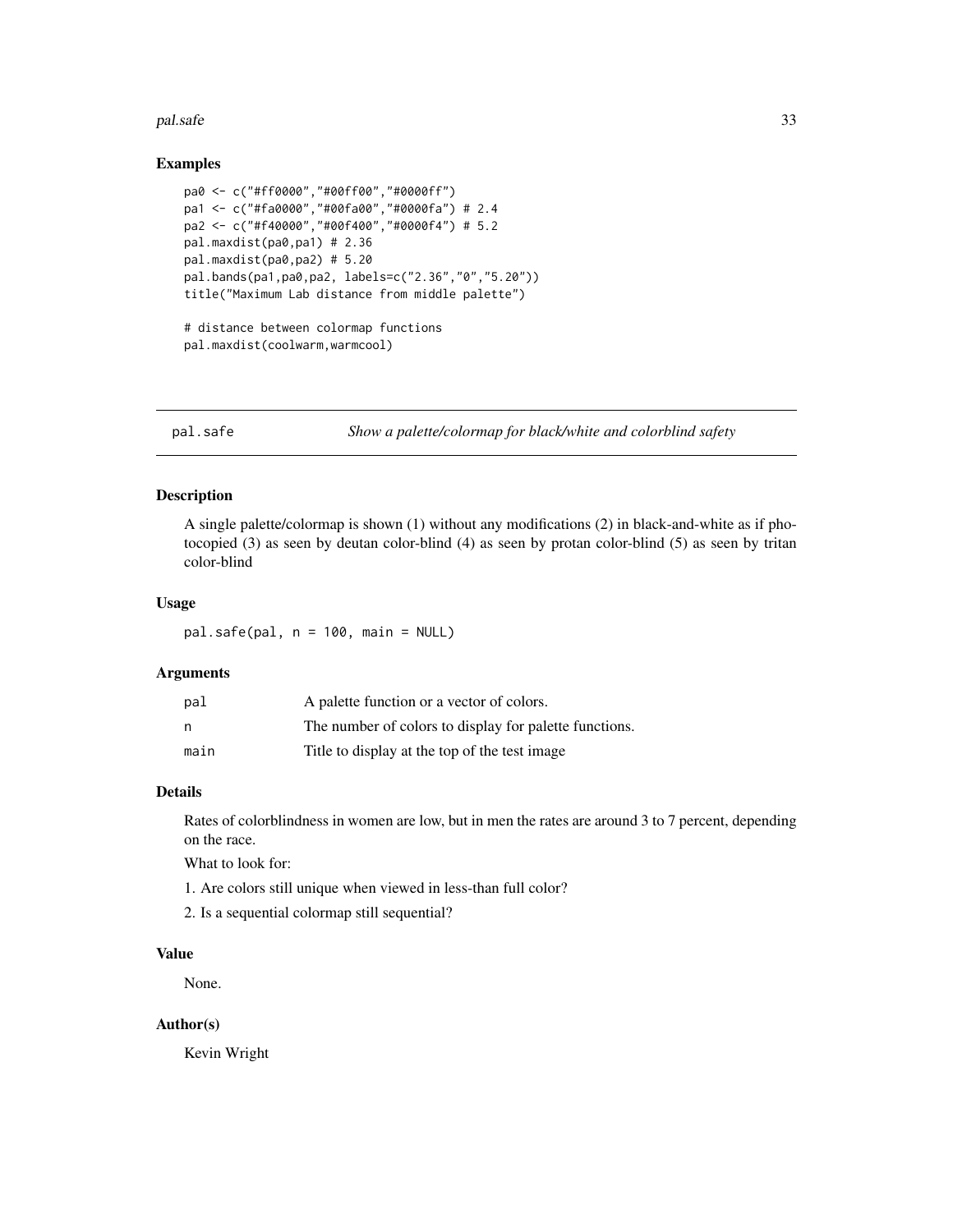# <span id="page-33-0"></span>34 pal.scatter

# References

```
Vischeck. http://www.vischeck.com/vischeck/
```
None

# Examples

```
pal.safe(glasbey)
pal.safe(rainbow, main="rainbow") # Really, really bad
pal.safe(cubicyf(100), main="cubicyf")
pal.safe(parula, main="parula")
```
pal.scatter *Show a colormap with a scatterplot*

# Description

What to look for:

# Usage

pal.scatter(pal, n = 50, main = "")

# Arguments

| pal  | A palette function or a vector of colors.              |
|------|--------------------------------------------------------|
| n    | The number of colors to display for palette functions. |
| main | Main title                                             |

# Details

1. Can the colors of each point be uniquely identified?

# Value

None.

# Author(s)

Kevin Wright

# References

None.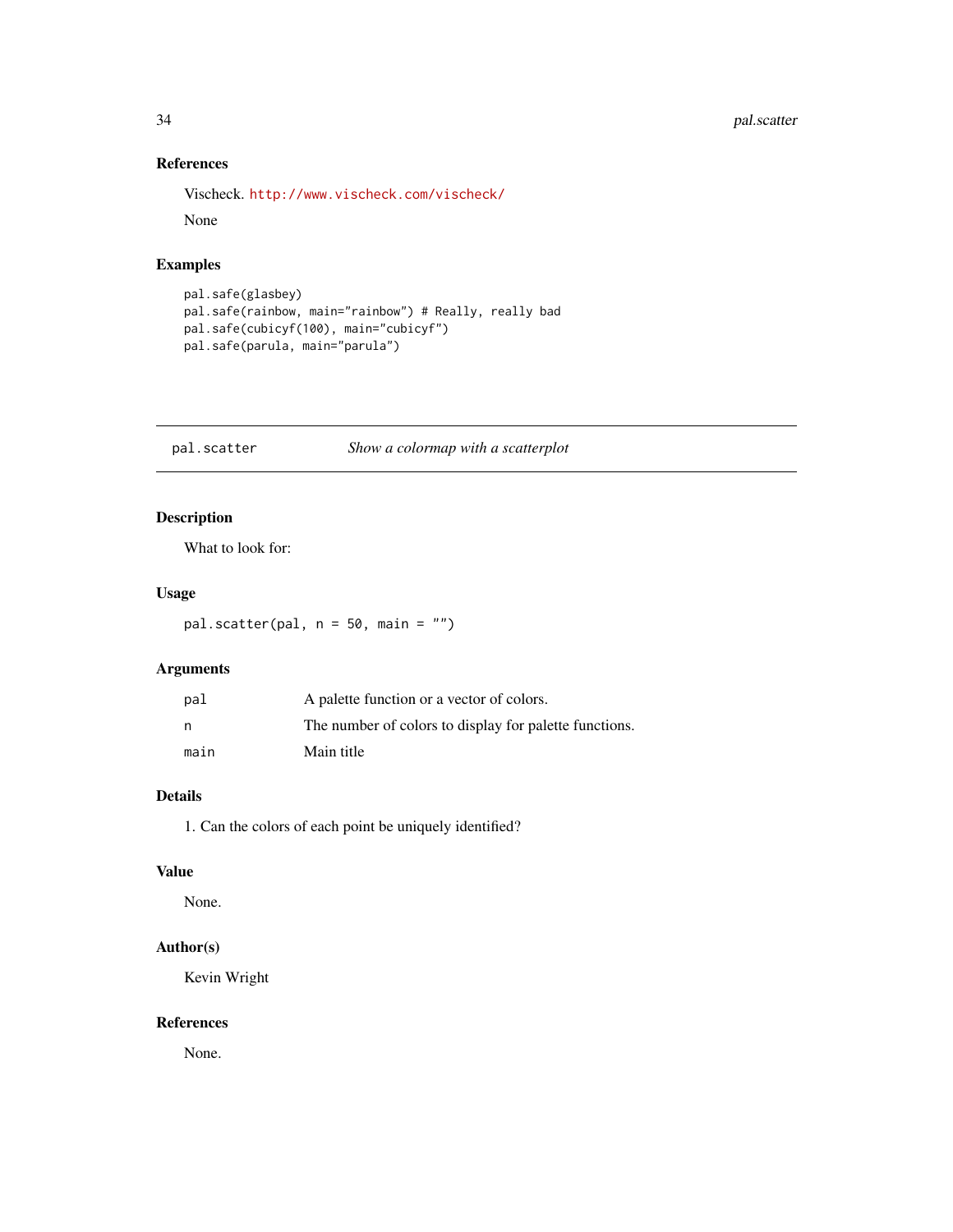# <span id="page-34-0"></span>pal.sineramp 35

#### Examples

```
pal.scatter(glasbey, n=31, main="glasbey") # FIXME add legend
pal.scatter(parula, n=10) # not a good choice
```
pal.sineramp *Show a colormap with a sineramp*

#### Description

The test image shows a sine wave superimposed on a ramp of the palette. The amplitude of the sine wave is dampened/modulated from full at the top of the image to 0 at the bottom.

#### Usage

```
pal.sineramp(
  pal,
 n = 150.
 nx = 512,
  ny = 256,
  amp = 12.5,
  wavelen = 8,
  pow = 2,
  main = "")
```
#### Arguments

| pal     | A palette function or a vector of colors.                                                              |
|---------|--------------------------------------------------------------------------------------------------------|
| n       | The number of colors to display for palette functions.                                                 |
| nx      | Number of 'pixels' horizontally (approximate).                                                         |
| ny      | Number of 'pixels' vertically                                                                          |
| amp     | Amplitude of sine wave, default 12.5                                                                   |
| wavelen | Wavelength of sine wave, in pixels, default 8.                                                         |
| pow     | Power for dampening the sine wave. Default 2. For no dampening, use 0. For<br>linear dampening, use 1. |
| main    | Main title                                                                                             |

# Details

The ramp function that the sine wave is superimposed upon is adjusted slightly for each row so that each row of the image spans the full data range of 0 to 255. The wavelength is chosen to create a stimulus that is aligned with the capabilities of human vision. For the default amplitude of 12.5, the trough to peak distance is 25, which is about 10 percent of the 256 levels of the ramp. Some color palettes (like 'jet') have perceptual flat areas that can hide fluctuations/features of this magnitude.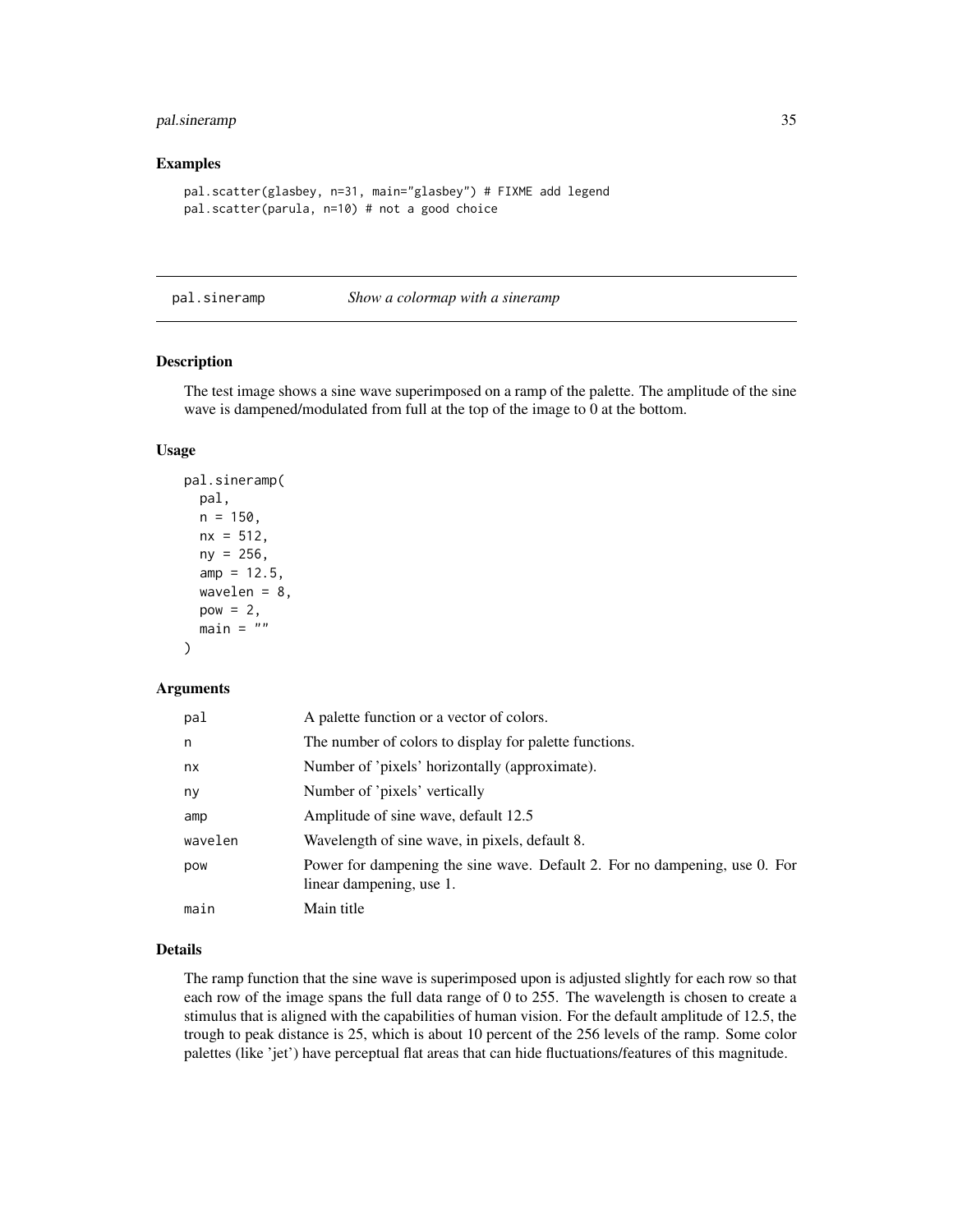#### <span id="page-35-0"></span>36 pal.test parameters and parameters are parameters of the parameters of the pal.test parameters are parameters of the parameters of the parameters of the parameters of the parameters of the parameters of the parameters o

What to look for:

- 1. Is the sine wave equally visible horizontally across the entire image?
- 2. At the bottom, is the ramp smooth, or are there features like vertical bands?

# Value

None

#### Author(s)

Concept by Peter Kovesi. R code by Kevin Wright.

#### References

Peter Kovesi (2015). Good Colour Maps: How to Design Them. http://arxiv.org/abs/1509.03700.

Peter Kovesi. A set of perceptually uniform color map files. http://peterkovesi.com/projects/colourmaps/index.html

Peter Kovesi. CET Perceptually Uniform Colour Maps: The Test Image. http://peterkovesi.com/projects/colourmaps/colourn

Original Julia version by Peter Kovesi from: https://github.com/peterkovesi/PerceptualColourMaps.jl/blob/master/src/utilities.jl

#### Examples

```
pal.sineramp(parula)
pal.sineramp(jet) # Bad: Indistinct wave in green at top. Mach bands at bottom.
pal.sineramp(brewer.greys(100))
```
pal.test *Show a colormap with multiple images*

#### Description

1. Z-curve

#### Usage

```
pal.test(pal, main = substitute(pal))
```
#### Arguments

| pal  | A palette function or a vector of colors.      |
|------|------------------------------------------------|
| main | Title to display at the top of the test image. |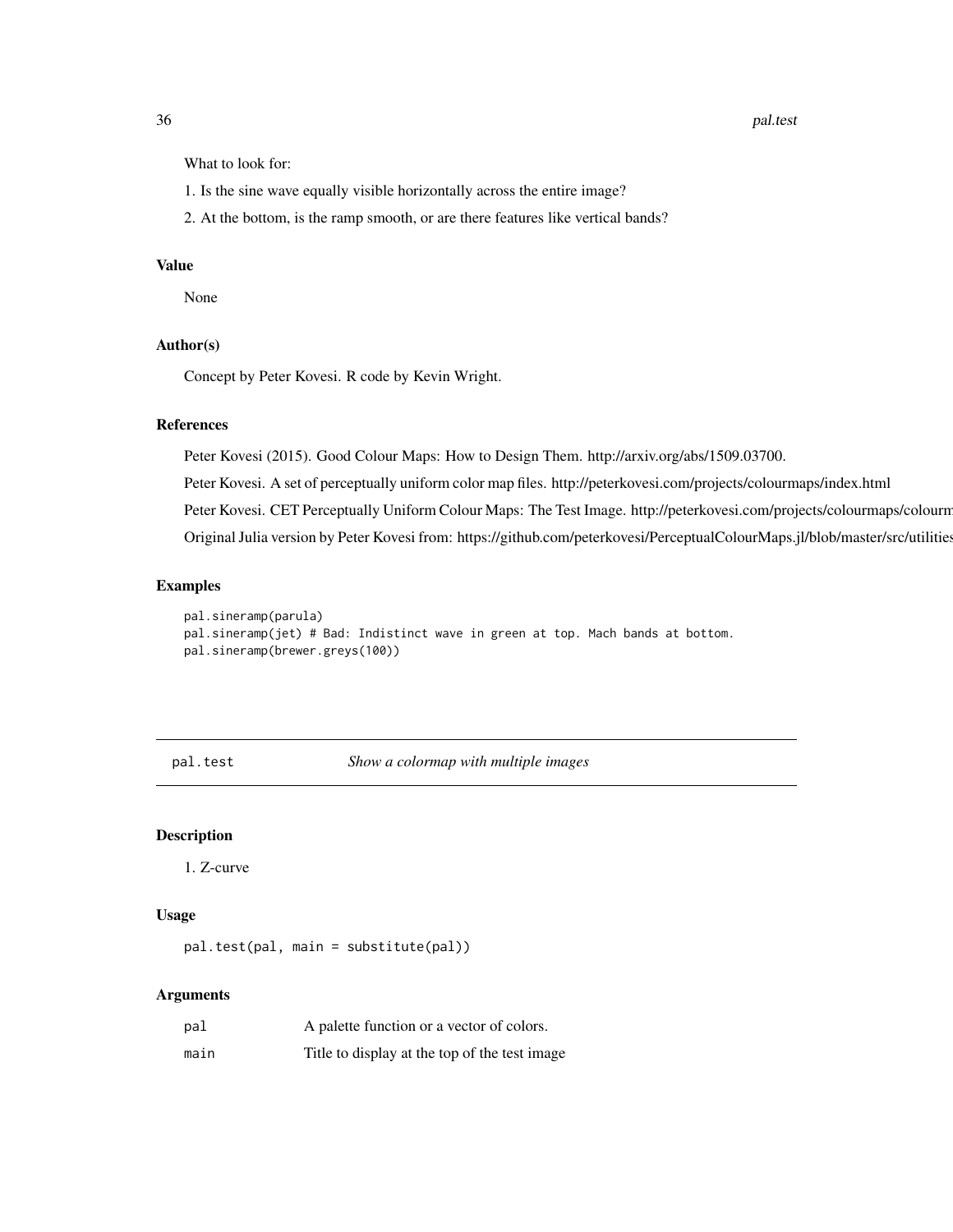# <span id="page-36-0"></span>pal.volcano 37

# Details

2. Contrast Sensitivity Function.

3. Frequency ramp. See: http://inversed.ru/Blog\_2.htm Are the vertical bands visible across the full vertical axis?

4. 5. Two images of the 'volcano' elevation data in R using forward/reverse colors. Try to find the highest point on the volcano peak. Many palettes with dark colors at one end of the palette hide the peak (e.g. viridis). Also try to decide if the upperleft and upperright corners are the same color.

6. Luminosity in red, green, blue, and grey.

# Value

None.

# Author(s)

Kevin Wright

#### References

# See links above.

# Examples

```
pal.test(parula)
pal.test(viridis) # dark colors are poor
pal.test(coolwarm)
```
pal.volcano *Show a colormap with a surface of volcano elevation*

#### Description

Some palettes with dark colors at one end of the palette hide the shape of the volcano in the dark colors. Viridis is bad.

# Usage

pal.volcano(pal,  $n = 100$ , main = "")

#### Arguments

| pal  | A palette function or a vector of colors.              |
|------|--------------------------------------------------------|
| n    | The number of colors to display for palette functions. |
| main | Main title                                             |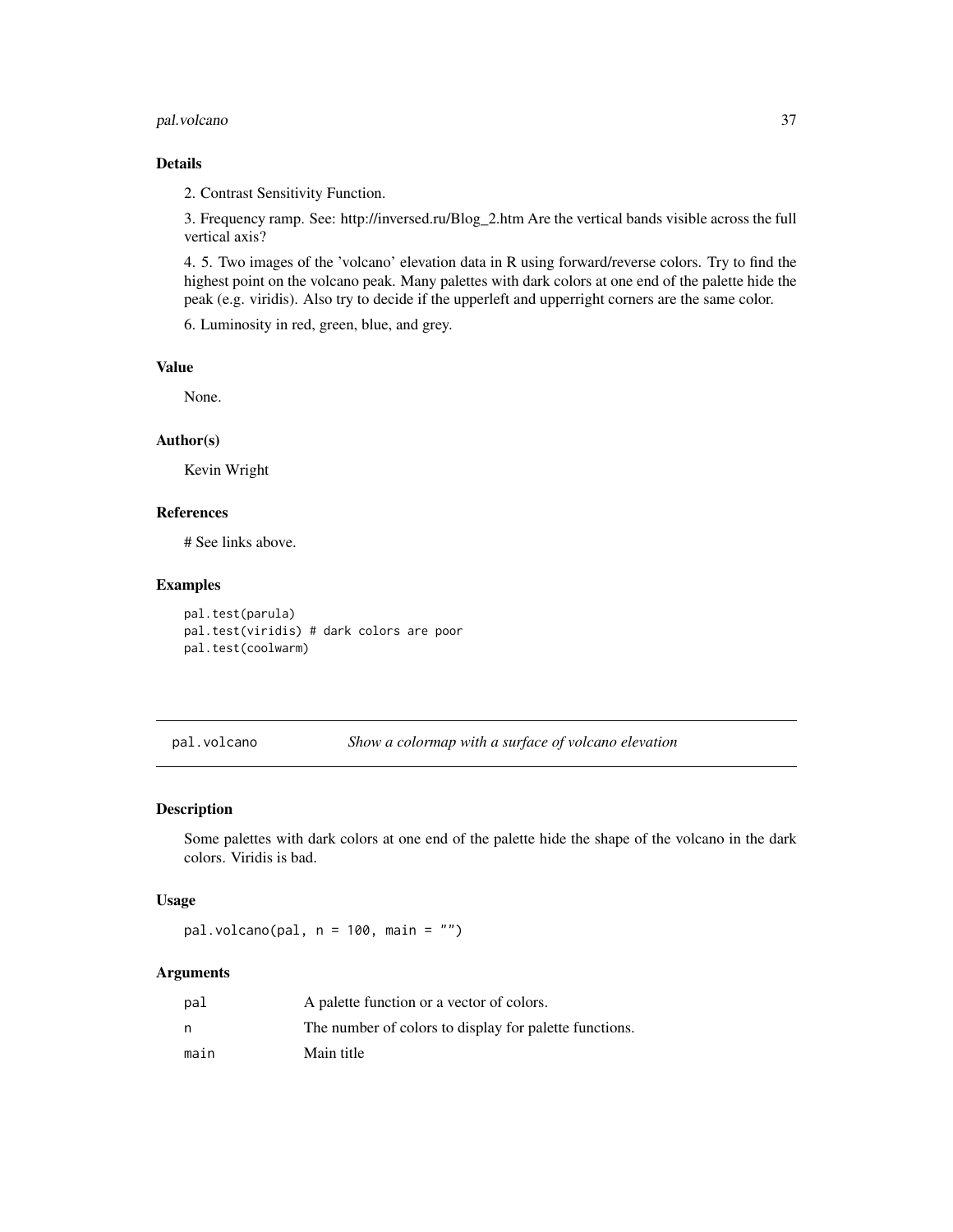# <span id="page-37-0"></span>Details

What to look for:

- 1. Can you locate the highest point on the volcano?
- 2. Are the upper-right and lower-right corners the same elevation?
- 3. Do any Mach bands circle the peak?

# Value

None.

# Examples

```
pal.volcano(parula)
pal.volcano(brewer.rdbu) # Mach banding is bad
pal.volcano(warmcool, main="warmcool") # No Mach band
pal.volcano(rev(viridis(100))) # Bad: peak position is hidden
```
pal.zcurve *Show a colormap with a space-filling z-curve*

#### Description

Construct a Z-order curve, coloring cells with a colormap. The difference in color between squares side-by-side is 1/48 of the full range. The difference in color between one square atop another is 1/96 the full range.

# Usage

pal.zcurve(pal,  $n = 64$ , main = "")

#### Arguments

| pal  | A continuous color palette function |
|------|-------------------------------------|
| - n  | Number of squares for the z-curve.  |
| main | Main title                          |

#### Details

What to look for:

1. A good color palette of 64 colors should be able to resolve 4 sub-squares within each of the 16 squares.

# Value

None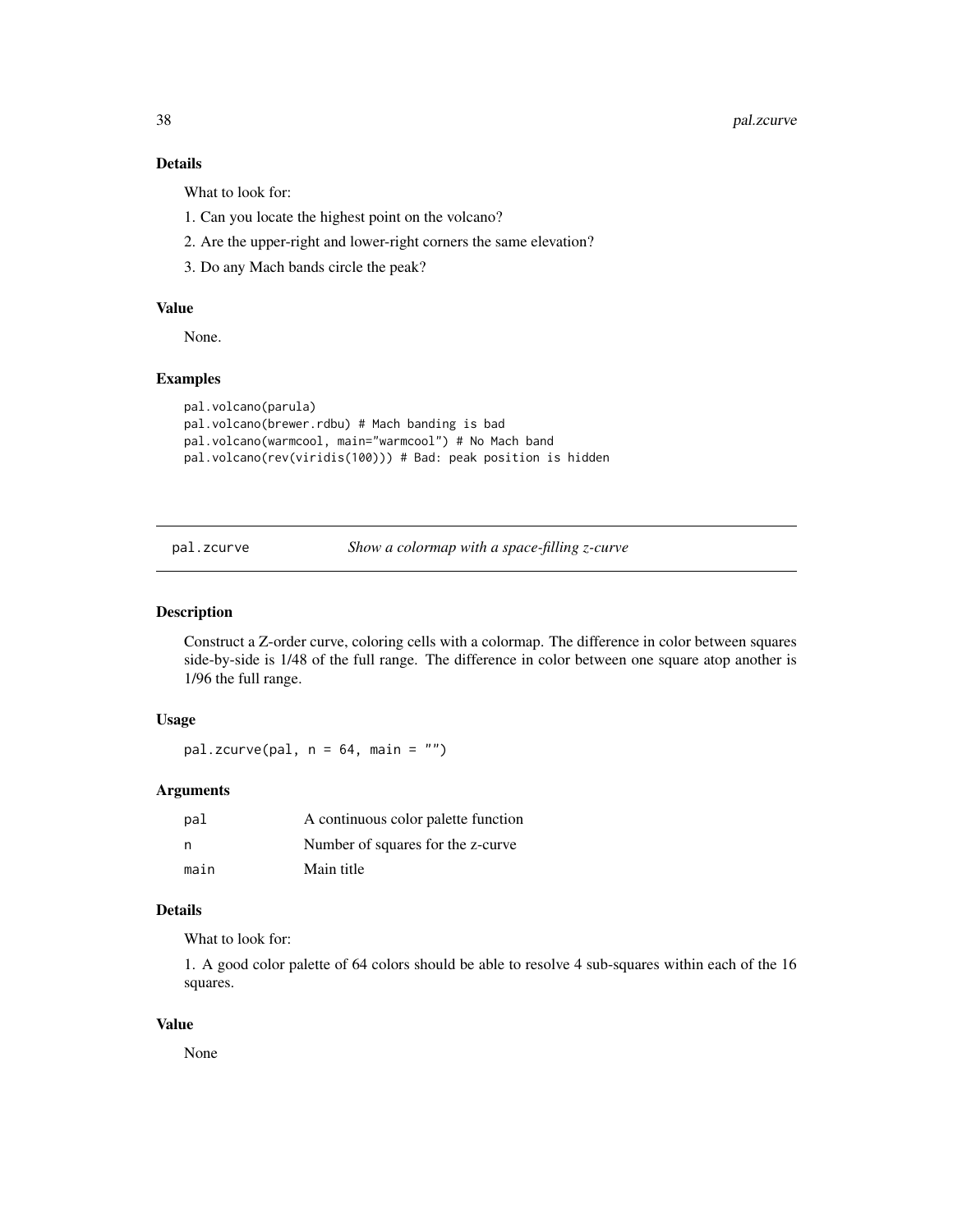#### <span id="page-38-0"></span>pals 39

# Author(s)

Kevin Wright.

# References

Peter Karpov. 2016. In Search Of A Perfect Colormap. https://twitter.com/inversed\_ru Z-order curve. https://en.wikipedia.org/wiki/Z-order\_curve

### Examples

```
pal.zcurve(parula,n=4,main="parula")
pal.zcurve(parula,n=16)
pal.zcurve(parula,n=64)
pal.zcurve(parula,n=256)
```
pals *pals: A package for comprehensive palettes and palette evaluation tools*

#### **Description**

pals: A package for comprehensive palettes and palette evaluation tools

#### Details

The terms 'palette' and 'colormap' are often interchanged. In this package (1) 'palette' is usually a discrete set of distinct colors and (2) 'colormap' is usually a smoothly varying set of many colors.

The best palette/colormap is determined by (1) the type of structure in the data, (2) the type of graphic to be constructed, and (3) the type of device used to show the graphic. The ColorBrewer website approaches this problem by suggesting different colors for qualitative, sequential, and diverging data, and also considers the display of the graphic on LCD and photocopies. One limitation with ColorBrewer is that it only uses maps, and does not consider other types of graphics. For example, yellow colors work well for polygons (on maps, barcharts, etc), but are poor for lines and scatter plots.

The 'pals' package provides a suite of tools to evaluate palettes/colormaps.

The design goals of the package are:

- All palettes/colormaps are functions that return a vector of colors.
- The palette function names use only lowercase letters.
- The 'data' directory is not used.
- Provide an extensive collection of palettes and colormaps.
- Be memory efficient. Colormaps are compressed.
- Provide multiple tools to evaluate palettes.

To learn more, see the vignettes: browseVignettes(package="pals")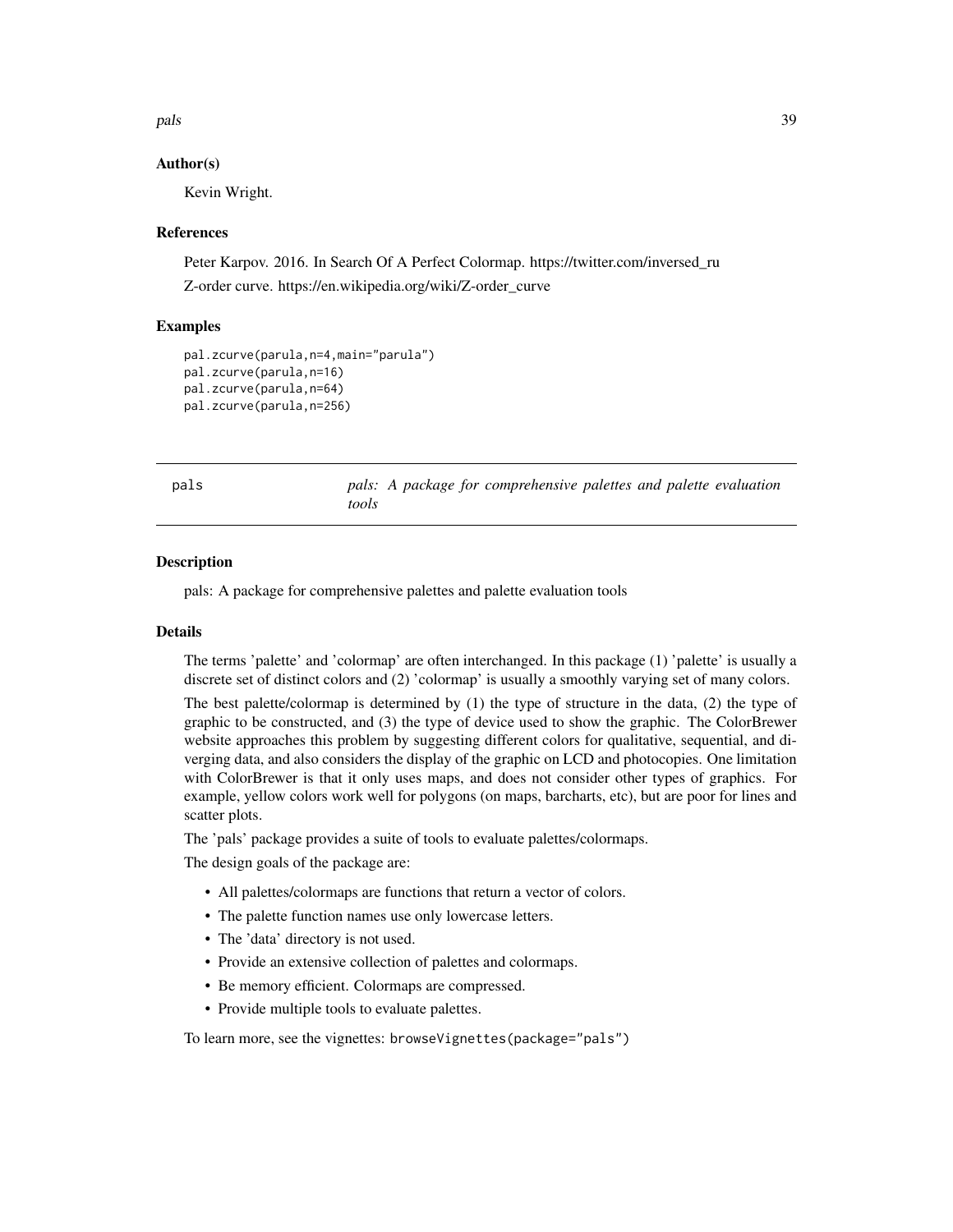Seismic data offsore of Nova Scotia in Canada. The data have some subtle structures that are interesting for comparing colormaps. Full details can be found at https://www.opendtect.org/osr/Main/PENOBSCOT3DSABLEIS License CC-BY.

#### Usage

```
data(penobscot)
```
# Format

A matrix 463 x 595.

# Source

```
https://github.com/agile-geoscience/notebooks/ https://github.com/agile-geoscience/
notebooks/blob/master/Filtering_horizons.ipynb
```

```
#
library(pals)
data(penobscot)
```

```
# Hall used cubehelix palette
# http://wiki.seg.org/wiki/Smoothing_surfaces_and_attributes#External_links
image(penobscot, col=rev(cubehelix(99)))
```

```
# Niccoli suggested LinearL palette
# http://wiki.seg.org/wiki/How_to_evaluate_and_compare_color_maps
image(penobscot, col=linearl(99))
```

```
# Use this version to get a colorkey
# library(lattice)
# levelplot(penobscot, col.regions=rev(cubehelix(99)),
# cuts=97, asp=0.7, scale=list(draw=FALSE))
```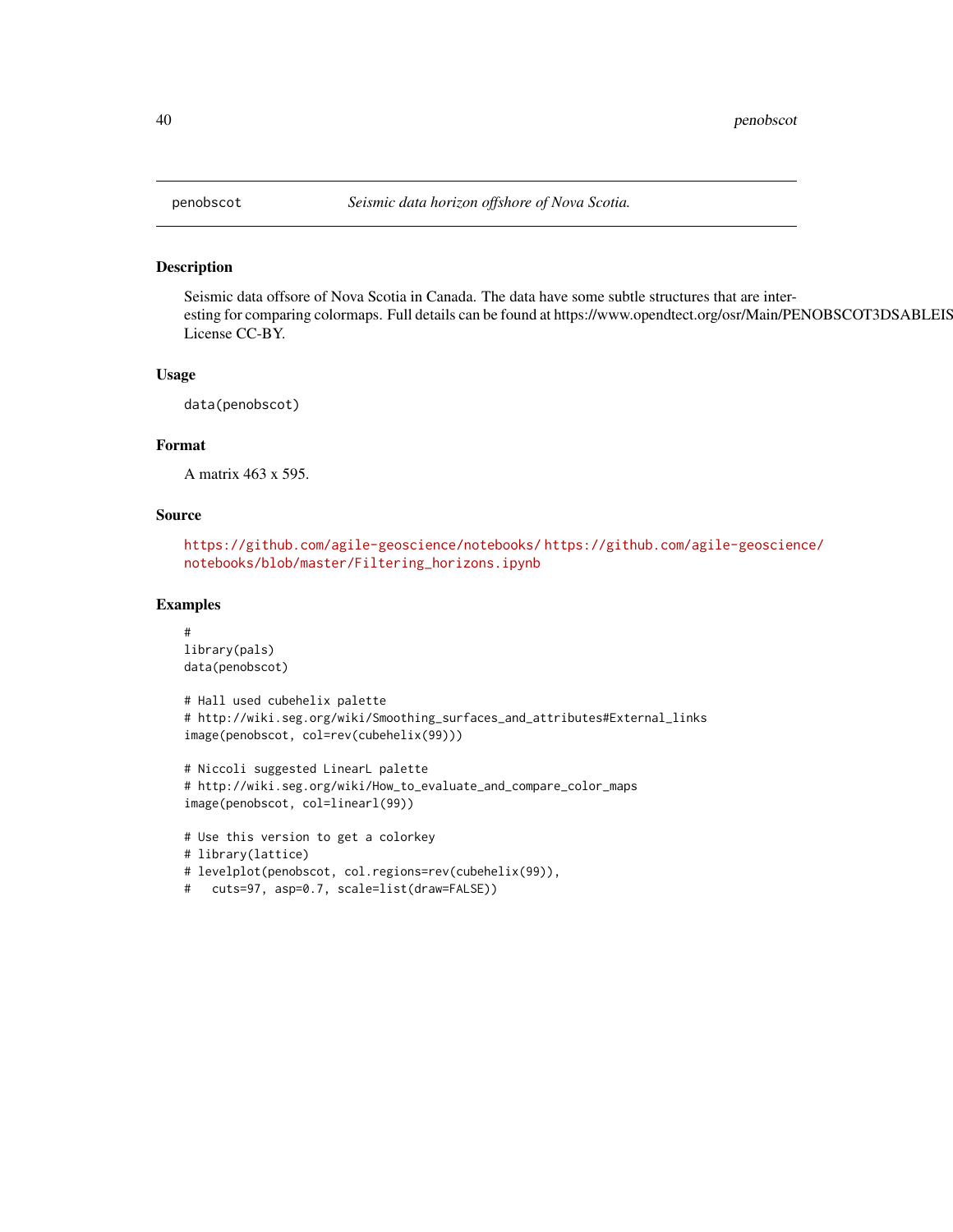# <span id="page-40-0"></span>Index

∗ datasets penobscot, [40](#page-39-0) alphabet *(*discrete*)*, [11](#page-10-0) alphabet2 *(*discrete*)*, [11](#page-10-0) arc.bluepink *(*bivariate*)*, [2](#page-1-0) bivariate, [2](#page-1-0) brewer, [4](#page-3-0) brewer.divbin *(*bivariate*)*, [2](#page-1-0) brewer.divdiv *(*bivariate*)*, [2](#page-1-0) brewer.divseq *(*bivariate*)*, [2](#page-1-0) brewer.qualbin *(*bivariate*)*, [2](#page-1-0) brewer.qualseq *(*bivariate*)*, [2](#page-1-0) brewer.seqseq1 *(*bivariate*)*, [2](#page-1-0) brewer.seqseq2 *(*bivariate*)*, [2](#page-1-0) census.blueyellow *(*bivariate*)*, [2](#page-1-0) cividis *(*continuous*)*, [8](#page-7-0) cols25 *(*discrete*)*, [11](#page-10-0) continuous, [8](#page-7-0) coolwarm *(*continuous*)*, [8](#page-7-0) cubehelix *(*continuous*)*, [8](#page-7-0) cubicl *(*niccoli*)*, [18](#page-17-0) cubicyf *(*niccoli*)*, [18](#page-17-0) discrete, [11](#page-10-0) glasbey *(*discrete*)*, [11](#page-10-0) gnuplot *(*continuous*)*, [8](#page-7-0) inferno *(*matplotlib*)*, [17](#page-16-0) isol *(*niccoli*)*, [18](#page-17-0) jet *(*continuous*)*, [8](#page-7-0) kelly *(*discrete*)*, [11](#page-10-0) kovesi, [14](#page-13-0) linearl *(*niccoli*)*, [18](#page-17-0) linearlhot *(*niccoli*)*, [18](#page-17-0)

magma *(*matplotlib*)*, [17](#page-16-0) matplotlib, [17](#page-16-0) niccoli, [18](#page-17-0) ocean, [19](#page-18-0) okabe *(*discrete*)*, [11](#page-10-0) pal.bands, [21](#page-20-0) pal.channels, [23](#page-22-0) pal.cluster, [24](#page-23-0) pal.compress, [25](#page-24-0) pal.csf, [26](#page-25-0) pal.cube, [27](#page-26-0) pal.dist, [28](#page-27-0) pal.heatmap, [29](#page-28-0) pal.heatmap2, [30](#page-29-0) pal.map, [31](#page-30-0) pal.maxdist, [32](#page-31-0) pal.safe, [33](#page-32-0) pal.scatter, [34](#page-33-0) pal.sineramp, [35](#page-34-0) pal.test, [36](#page-35-0) pal.volcano, [37](#page-36-0) pal.zcurve, [38](#page-37-0) pals, [39](#page-38-0) parula *(*continuous*)*, [8](#page-7-0) penobscot, [40](#page-39-0) plasma *(*matplotlib*)*, [17](#page-16-0) polychrome *(*discrete*)*, [11](#page-10-0) stepped *(*discrete*)*, [11](#page-10-0) stepped2 *(*discrete*)*, [11](#page-10-0) stepped3 *(*discrete*)*, [11](#page-10-0) stevens.bluered *(*bivariate*)*, [2](#page-1-0) stevens.greenblue *(*bivariate*)*, [2](#page-1-0) stevens.pinkblue *(*bivariate*)*, [2](#page-1-0) stevens.pinkgreen *(*bivariate*)*, [2](#page-1-0) stevens.purplegold *(*bivariate*)*, [2](#page-1-0) tableau20 *(*discrete*)*, [11](#page-10-0)